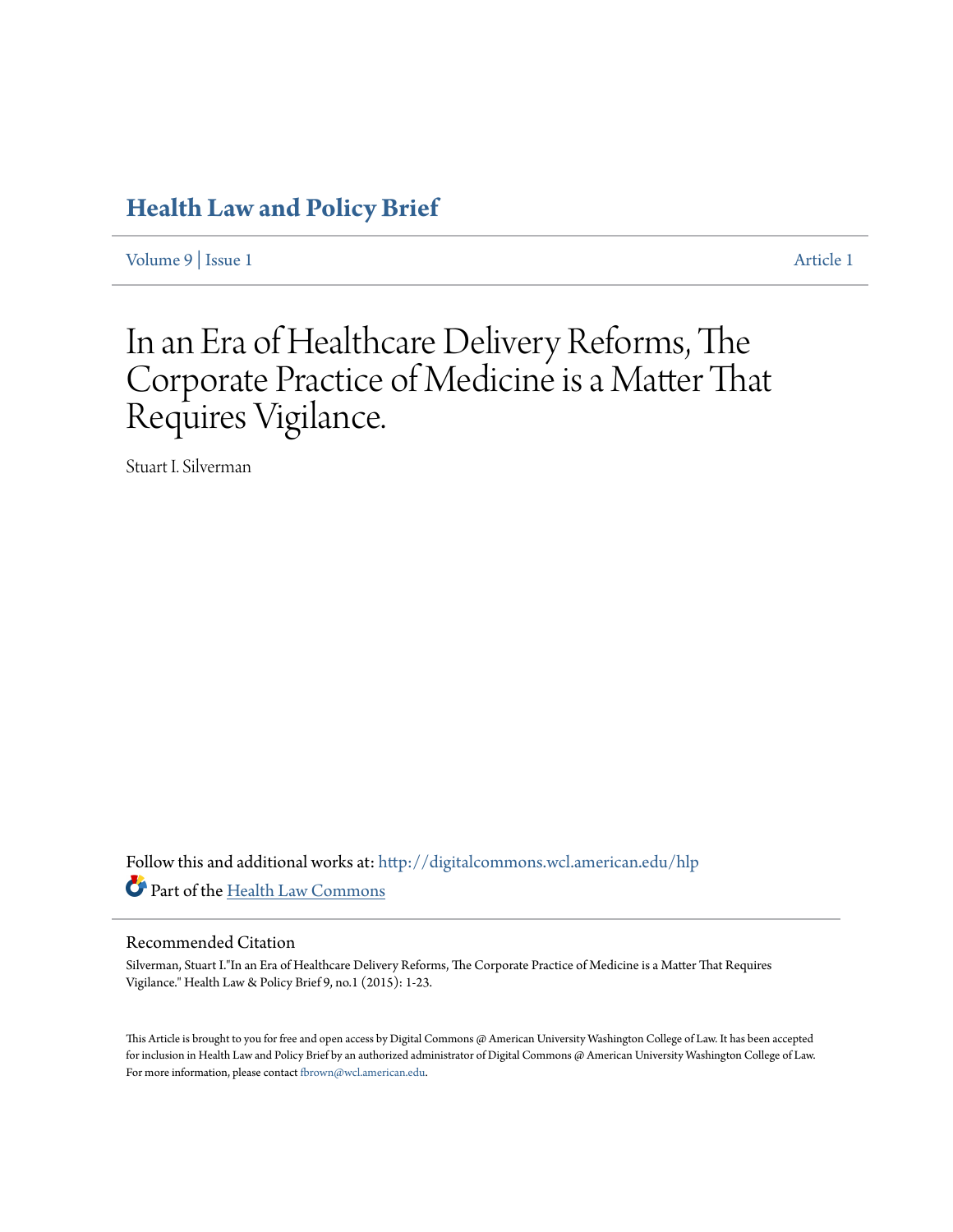## IN AN ERA OF HEALTHCARE DELIVERY Reforms, the Corporate Practice of Medicine Is <sup>a</sup> Matter That Requires Vigilance

*Stuart I. Silverman, Esq.*\*

| L    |                                                            |     |
|------|------------------------------------------------------------|-----|
| II.  |                                                            |     |
| III. | APPLICATION OF THE CORPORATE PRACTICE OF MEDICINE DOCTRINE |     |
| IV.  | APPLICATION OF THE CORPORATE PRACTICE OF MEDICINE DOCTRINE |     |
| V.   |                                                            |     |
| VI.  |                                                            |     |
| VII. | ENFORCEABILITY OF CONTRACTUAL OBLIGATIONS BETWEEN MEDICAL  |     |
|      |                                                            |     |
|      | B. NON-COMPETE CLAUSES IN PHYSICIAN EMPLOYMENT CONTRACTS16 |     |
|      |                                                            |     |
|      |                                                            | .23 |

**\_\_\_\_\_\_\_\_\_\_\_\_\_\_\_\_\_\_\_\_\_**

1

<sup>\*</sup> Stuart I. Silverman is an attorney with the Office of the Inspector General for the District of Columbia Government. Mr. Silverman is also an adjunct professor at American University Washington College of Law. The opinions and views of the author are his own and do not reflect those of the Office of the Inspector General for the District of Columbia Government.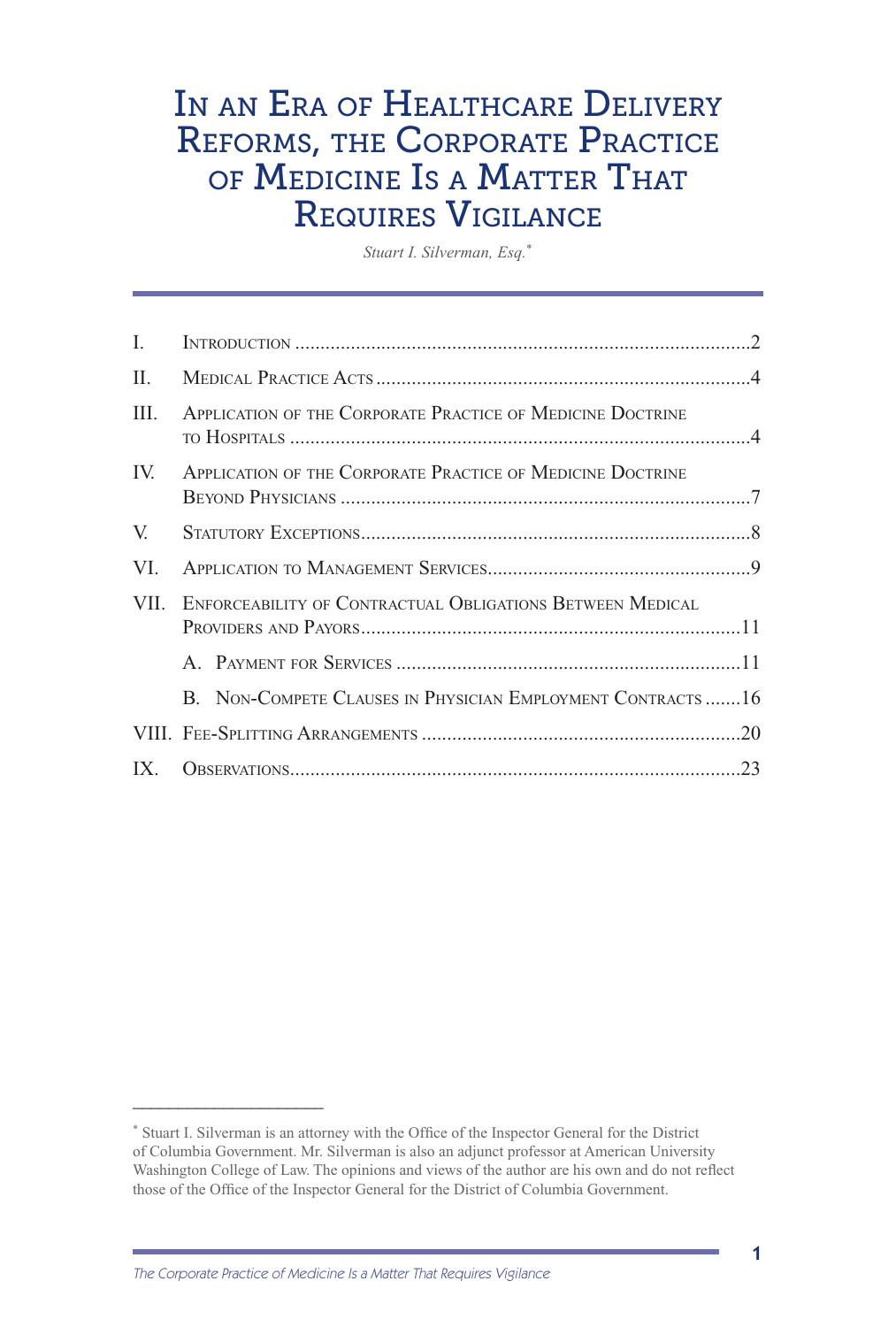#### **I. INTRODUCTION**

Since the early  $20<sup>th</sup>$  century, the corporate practice of medicine doctrine (CPMD), the contours and content of which are determined by state law, generally prohibits business corporations from practicing medicine or employing physicians to perform professional medical services. The doctrine's origin is rooted in public policy, championed by the American Medical Association in 1934, when it proclaimed ethical principles for the practice of medicine.1

The corporate practice prohibition is rooted in the perceived evils that corporations and laypeople motivated by profit will exert control over physicians, tainting the fiduciary role of the physician vis-a-vis patient, and compromising the medical judgments of physicians. There is a corollary to the corporate practice ban whereby states have imposed restrictions on fee-splitting involving physicians and their services as a way to mitigate financial influences on medical decision-making. States provide for sanctions for unauthorized fee-splitting arrangements.2

To this day, the CPMD implicates various interrelationships in the medical sector. Not all states embrace a strong sense of vitality for the doctrine, and in a few jurisdictions, the prohibition does not exist. For a majority of states, however, the prohibition's reach, and consequences arising from its breach, have import for the transactional lawyer, medical facilities, physicians, and payors.

The sources of state law on the corporate practice of medicine prohibition are varied. The corporate practice ban can arise as a matter of common law, state legislative enactments and regulations. Courts have ruled extensively on the prohibition, and State Attorneys General, as well as professional licensing boards, have opined on the doctrine.

State legislatures have considered bills to amend the prohibition, re-calibrating the public policy bases relied upon in the past to adapt to more integration and collaboration as the new norm in healthcare delivery. This is so, for example, in Texas, where in 2011 the legislature enacted new provisions enabling employment of physicians by certain county hospital districts.<sup>3</sup> In 2011 and 2012, legislation was also enacted in Colorado,<sup>4</sup>

<sup>1</sup> *Medical Ethics and New Methods of Practice*, 103 JAMA 263, 263–64 (1934); *see also* Am. Med. Ass'n Principles of Med. Ethics, ch. 3, art. VI, Section 2 (1937). The AMA's 1934 Principles, as interpreted by the ABA's Judicial Council in 1971, were challenged by the Federal Trade Commission (FTC) as an unreasonable restraint of trade. The FTC issued an order requiring the AMA to end its corporate practice restraints. On appeal, the Second Circuit affirmed the FTC's decision. *See Am. Med. Ass'n v. Fed. Trade Comm'n*, 638 F.2d 443 (2d Cir. 1980). The Supreme Court affirmed the Second Circuit's decision in a per curiam opinion. 455 U.S. 676 (1982). The individual states, though, have pursued their own paths to impose the corporate practice ban under their Medical Practice Acts.

<sup>&</sup>lt;sup>2</sup> For example, in New York State, the Education Law  $\S$  6531 provides for the revocation or suspension of a physician's license on grounds of professional misconduct if a physician participates in splitting of a fee in connection with professional care or services. *See also* California's Business and Professional Code, § 652 (imposing criminal sanctions).

<sup>3</sup> *See infra*.

<sup>4</sup> SB 11-084 (Colorado).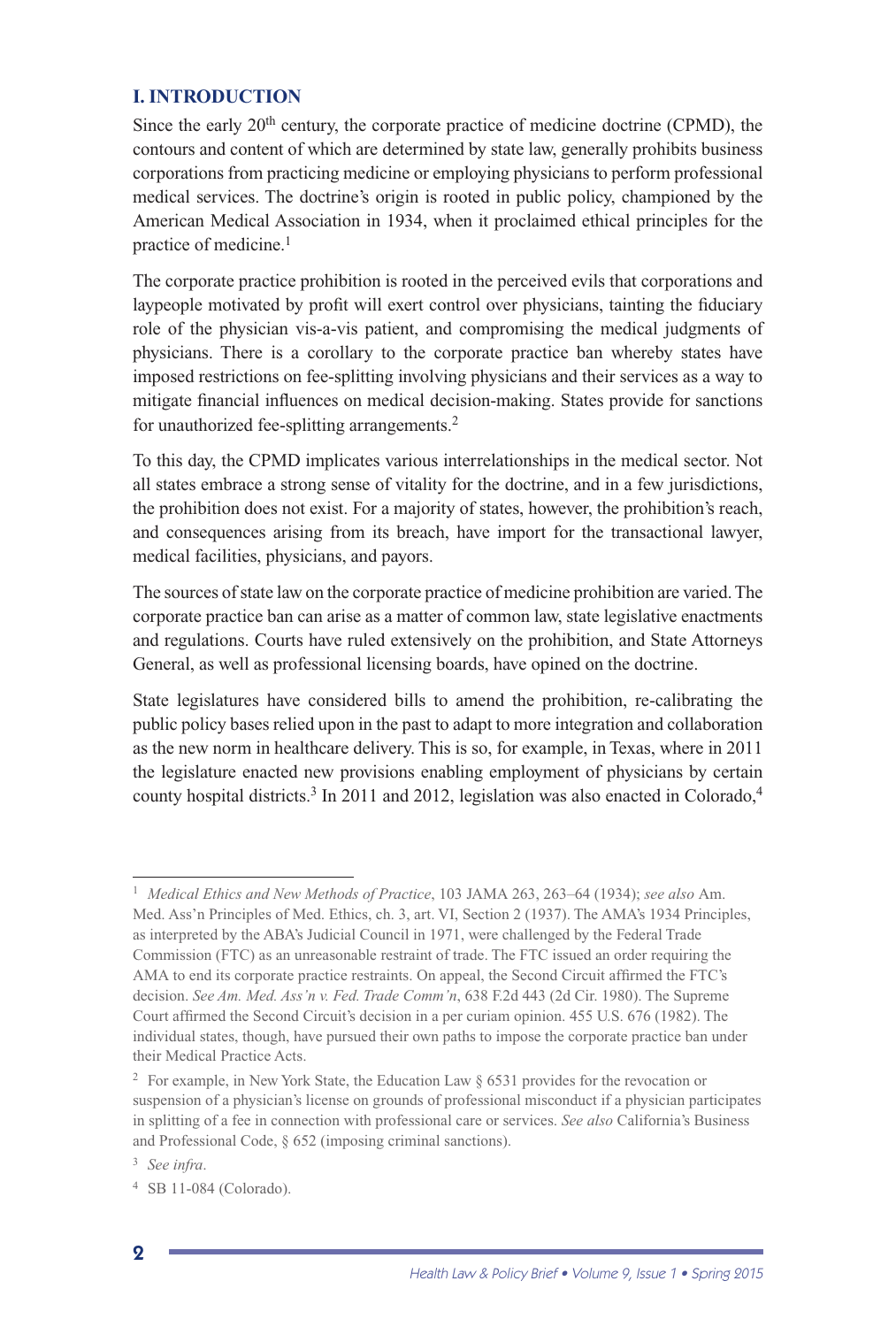Tennessee<sup>5</sup> and Washington<sup>6</sup> lifting the corporate practice ban for the employment of physicians by nursing homes, and mandating protections to ensure a physician's independent decision-making.

The moorings for the corporate practice prohibition is in a state's inherent police powers to guard the fiduciary relationship between physician and patient from corrupted motives of the commercialization of medicine and allied professional disciplines. Barring a corporate entity, or layperson, from owning a medical practice, employing a physician, or influencing medical decisions safeguards the medical judgment on a patient's health and safety.<sup>7</sup> The corporate practice prohibition has withstood constitutional challenge.<sup>8</sup>

The corporate practice prohibition has attracted heightened interest. This is so because of trends in hospital-physician alignment and payment regimes for a more integrated health delivery system. For these reasons, healthcare attorneys are best advised to become knowledgeable on the corporate practice of medicine prohibition as it may apply, as a matter of state law, in various state jurisdictions.

Noncompliance with a state's corporate practice ban has ramifications. State laws provide for criminal sanctions, including for aiding and abetting.<sup>9</sup> Additionally, physicians and other medical professionals risk disciplinary action by a licensing board.10 Separate from these punitive measures, a state attorney general may seek to dissolve, or enjoin, an illicitly formed entity.<sup>11</sup> There are other implications as well for contracting parties, between insurers and providers of care, and those employed by healthcare entities.

The CPMD, then, is one that should give pause to attorneys representing healthcare clients, including insurers, on any number of issues. The corporate practice ban can influence the structuring of a legal entity, define collaborations, or impact reimbursement decisions. This is particularly germane in contemporary discourse on healthcare reform.

The purpose of this article is to highlight some state laws, and how courts in various jurisdictions have addressed the corporate practice prohibition in the context of reimbursement and non-compete clauses in employment agreements. The article will also mention fee-splitting to raise a level of awareness of rules set by states that prohibit

<sup>5</sup> SB 3263 (Tennessee).

<sup>6</sup> SHB 1315 (Washington).

<sup>7</sup> As observed in *Cal. Med. Ass'n. Inc. v. Regents of Univ. of Cal.*, 94 Cal. Rptr. 2d 194, 199 (Cal. App. 2000), the corporate practice of medicine doctrine was "adopted to protect the professional independence of physicians and to avoid the divided loyalty inherent in the relationship of a physician employee to a lay employer."

<sup>8</sup> *Miller v. State Bd. of Dental Exam'rs of Colo.*, 287 U.S. 563 (1932) (denying appeal for want of a federal question); *Semler v. Or. State Bd. of Dental Exam'rs*, 294 U.S. 608, 611 (1935).

<sup>9</sup> *E.g.,* N.J. Stat. Ann. § 45:1-21(n).

<sup>10</sup> *E.g.,* I.C.A. § 147.55 and I.C.A. § 148.6(1) (Iowa) (provides for revocation or suspension of license, civil penalties not in excess of \$10,000); *see also William Steinsmith v. Medical Board of California*, 102 Cal. Rptr. 2d 115 (Cal. App. 4th Nov. 13, 2000).

<sup>11</sup> *See, e.g., Bill Schuette, Attorney General of the State of Michigan v. Health Care Clinic, Inc., Womens Choice Clinic, Inc., et al., Case No. 11-1507-AW (Mich. 56<sup>th</sup> Judicial Cir. Ct. Nov. 7, 2011)* (Verified Complaint In *Quo Warranto* To Dissolve Health Care Clinic, Inc. and Womens Choice Clinic, Inc. And For Injunctive Relief and Consent Judgment, entered Nov. 21, 2011).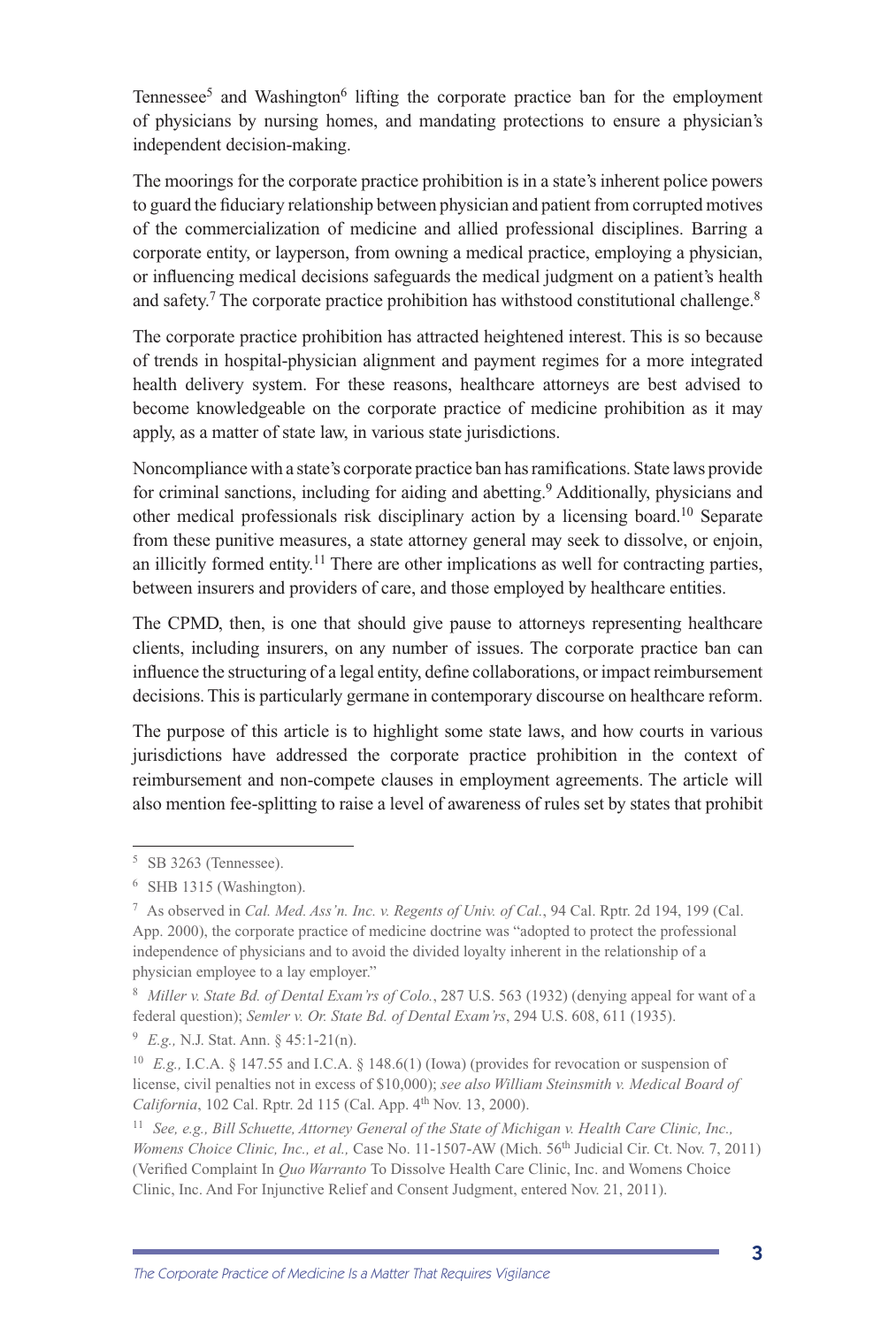or limit this practice. The lesson to be learned is that state laws are not uniform, and each state has pursued its own path of public policy.

#### **II. MEDICAL PRACTICE ACTS**

Generally, the ban on the corporate practice of medicine is rooted in the notion that a corporate or business entity is not able to satisfy the licensure requirements mandated by state statutes to practice the learned professions.

The starting point for determining whether a state prohibits the corporate practice of medicine is the jurisdiction's Medical Practice Act and its definition of the "practice of medicine.". A state's Medical Practice Act imposes licensure requirements. For example, the Maryland Medical Practice Act mandates that "an individual shall be licensed" to practice medicine.12 The "practice of medicine" is defined, "to engage, with or without compensation, in medical . . . diagnosis, healing, treatment [ ] or surgery," and the "preventing, prescribing for, or removing any physical, mental, or emotional ailment . . . of an individual."<sup>13</sup> Exemptions from licensure are noted by statute,<sup>14</sup> none of which apply to entities. Thus, by implication, the Maryland Practice Act prohibits corporations from practicing medicine.15 Under Maryland law, certain entities whose formation is governed by specialized statutes do not fall within the ambit of the corporate practice ban. As discussed further below, these statutes are exceptions, allowing the corporate practice of medicine, provided enumerated conditions are met. Thus, an entity is not affected by the corporate practice ban in Maryland if formed as a professional service corporation<sup>16</sup> or a limited liability company.<sup>17</sup> Some states impose by statute an explicit ban on the corporate practice of medicine. In Colorado, the legislature enacted a provision that reads "corporations shall not practice medicine."18

#### **III. APPLICATION OF THE CORPORATE PRACTICE OF MEDICINE DOCTRINE TO HOSPITALS**

States are divided on the applicability of the corporate practice ban to hospitals. California prohibits outright hospital employment of physicians. The corporate practice ban is embodied in California's Business and Professions Code within the Medical Practice Act.<sup>19</sup> Section 2052 mandates the licensure of any person "who diagnoses, treats, operates for or prescribes for any ailment . . . [or] . . . disease." Performing these acts without a license is a criminal offense.<sup>20</sup> Those who assist or participate

4

<sup>&</sup>lt;sup>12</sup> Md. Code Ann. Health Occ. § 14-301.

<sup>13</sup> Md. Code Ann. Health Occ. § 14-101(l).

<sup>14</sup> *See* Md. Code Ann. Health Occ. § 14-302.

<sup>&</sup>lt;sup>15</sup> Maryland is not alone in providing for a corporate practice ban by implication. New York, along with other jurisdictions, imposes a corporate practice ban by implication, rather than by explicit statutory language. *See* N.Y. Educ. L. §§ 6521, 6522 and 6524 (mandating a person to be licensed to practice medicine, and setting forth licensure requirements).

<sup>16</sup> Md Code Ann. Corps. & Ass'ns § 5-101, *et seq.* 

<sup>17</sup> Md. Code Ann. Corp. & Ass'ns § 4A-203(10).

 $18$  C.R.S.  $\{12-36-134(7)(a)\}.$ 

<sup>19</sup> Medical Practice Act, Business & Professions Code § 2400, *et seq.*

<sup>20</sup> *See* Cal. Bus. & Prof. Code, § 2052(a).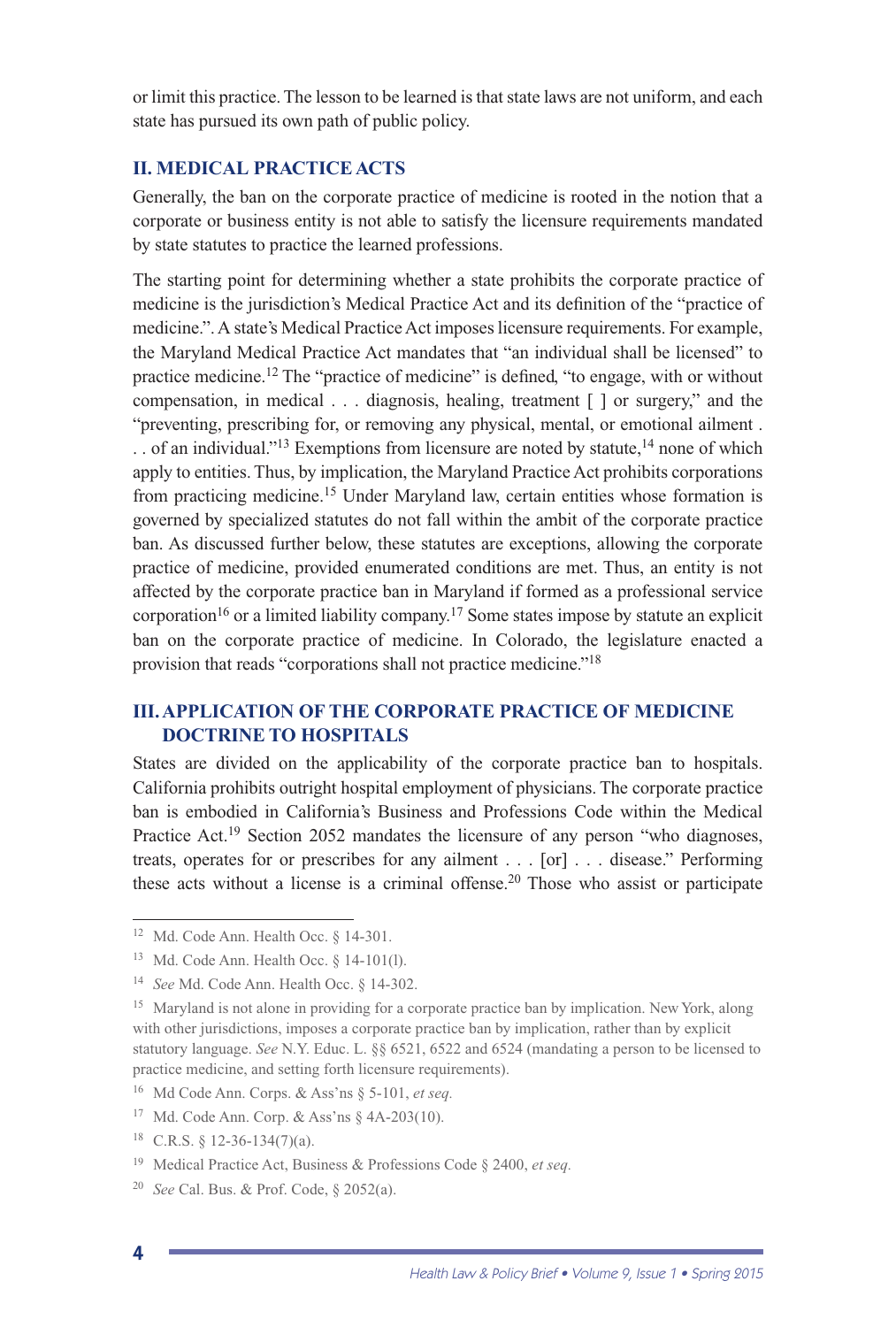in committing the offense can be implicated and charged for aiding and abetting.<sup>21</sup> California's corporate practice ban, as applied to hospitals, is in section 2400, which explicitly states that corporations have "no professional rights, privileges, or powers."<sup>22</sup> Exceptions to the corporate practice ban provided by the California legislature are in the State's Business and Professions Code. There, certain entities are permitted to employ physicians, provided the conditions specified by statute are met. Thus, within section 2400, the Division of Licensing is empowered, in the exercise of its discretion, to "grant approval of the employment of licensees on a salary basis" by certain specified licensed entities. These licensed entities are: charitable institutions, medical foundations, teaching hospitals,  $^{23}$  and clinics. <sup>24</sup> For example, under section 2401(a), a clinic operated for medical education purposes by a non-profit university medical school may charge for professional services by licensees who are on the faculty of the university. Additionally, under section 2401(b), a non-profit clinic operating pursuant to specified criteria<sup>25</sup> for charitable purposes may employ licensees and may charge for those services. However, it is explicitly provided that the clinic is prohibited from interfering with or controlling the professional decision-making of the physician or surgeon. Under section 2401(d), a hospital owned and operated by a health care district may employ a licensee and may impose charges for services if the physician or surgeon approves of the charges. It is explicitly provided, though, that the hospital shall not interfere with or control the judgments of the licensees.

California's general ban on hospital employment of physicians is in stark contrast to the law in Illinois. In Illinois, duly licensed hospitals may, as a matter of law, employ physicians. This exception in Illinois was established by the seminal case of *Berlin v. Sarah Bush Lincoln Health Center*. 26 The exception carved out for hospitals in Illinois, arising from *Berlin* is a narrow one. In that case, the Supreme Court of Illinois explained that the CPMD is rooted in a state's Medical Practice Act, in which education and training are mandated to obtain a professional license to practice medicine. Since corporations do not have the ability to undergo the rigorous licensing requirements imposed under the Medical Practice Act, such entities cannot lawfully practice medicine. The Court further wrote that, generally, in theory, hospitals cannot employ physicians since the actions of physicians while under the employ of a hospital would be imputed to the hospital which is not eligible to obtain a license for the practice of medicine. The Supreme Court of Illinois in *Berlin* also emphasized that the corporate practice ban is based on public policy, which seeks to guard against the profit motive influences of lay entities over a physician's medical judgment and their fiduciary role vis-à-vis patients.27 The Court in

<sup>21</sup> *See id,* at § 2052(b).

<sup>22</sup> Cal. Bus. & Prof. Code § 2400.

<sup>&</sup>lt;sup>23</sup> *See Cal. Med. Ass'n v. Regents of the Univ. of Cal., 79 Cal. App. 4<sup>th</sup> 542 (2000).* 

<sup>24</sup> California, like many states, imposes fee splitting restrictions. *See* California Business and Professions Code § 650. California has also regulated beyond hospital-physician employment, to include alignments between physicians and management services organizations. *See* 83 Op. Atty. Gen. Cal. 170 (July 27, 2000).

<sup>25</sup> *See* Cal. Health and Safety Code § 1206(p).

<sup>26 688</sup> N.E.2d 106 (Ill. 1997).

<sup>27</sup> *Id.* at 110.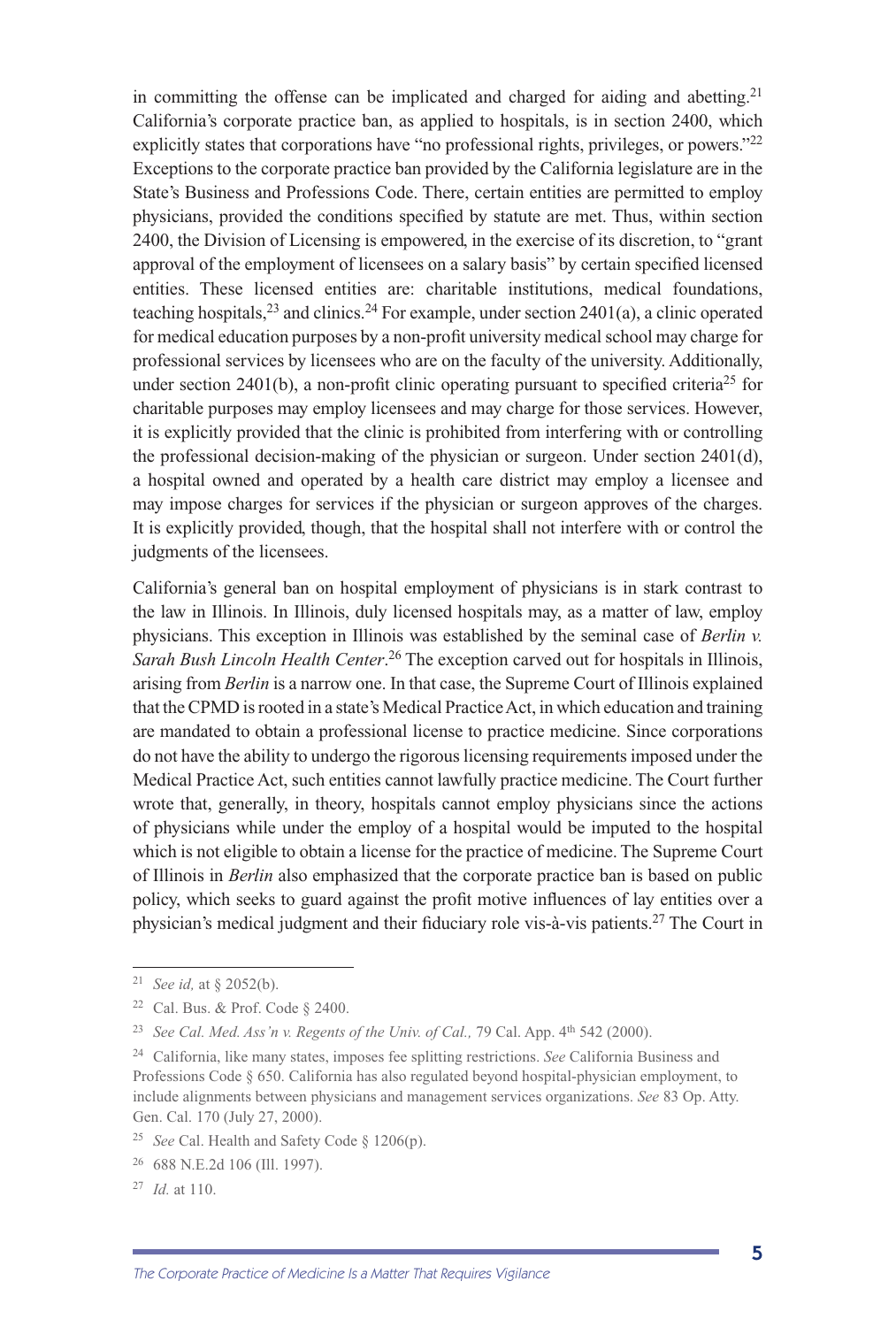*Berlin* examined whether the corporate practice ban would logically apply to hospitals in Illinois in view of the rationale for the doctrine. The Court concluded that it would not, and thus carved-out an exception for hospital employment of physicians. The Court's reasoning is based on the regulatory regime to which hospitals must adhere in Illinois. In that State, under the Hospital Licensing  $Act<sub>1</sub><sup>28</sup>$  hospitals are authorized to practice medicine under a license to do so. The Court observed that In Illinois, the legislature enacted legislation allowing hospitals, duly licensed, to provide medical services. It thus concluded that to enable hospitals to perform this function, it was inferred that hospitals would need to employ licensed physicians. The Court in *Berlin* put to rest the public policy concerns that originally motivated the corporate practice ban. Specifically, the concern regarding corrupt influence of lay corporations over physicians would be mitigated since a separate medical staff in a hospital is responsible for the quality of medical services. The Court also noted that hospitals, as licensed facilities, had statutory duties to ensure the health of their patients.<sup>29</sup> In view of the statutory licensing authority for hospitals in Illinois, and the regulatory regime applicable to duly licensed hospitals more generally, the State Supreme Court in *Berlin* concluded there were grounds to exempt hospitals in Illinois from the corporate practice ban.

Illinois is not alone in its permissive stance on hospital employment of physicians. Other states allow this employment relationship, notwithstanding a corporate practice ban generally. Tennessee, for example, has provided by statute for hospital employment of physicians, with conditions. This provision authorizes a duly licensed hospital to employ physicians, except where noted, provided that the employing entity "shall not restrict or interfere with medically appropriate diagnostic or treatment decisions."30 Tennessee, though, prohibits hospitals from employing radiologists, anesthesiologists, pathologist, or emergency physicians.<sup>31</sup> This jurisdiction, however, allows research hospitals to employ radiologists, anesthesiologists and pathologists.<sup>32</sup> In Florida, the Medical Practice Act imposes licensure for individuals to practice medicine,<sup>33</sup> but is silent on the authority of corporate entities to engage in the practice of medicine. The Florida Board of Medicine has opined on this point, concluding that the Medical Practice Act does not prohibit licensed physicians as employees of corporations.<sup>34</sup> Case law in Kansas similarly has established that there is no restriction to hospital employment of physicians. This was made clear in *St. Francis Reg'l Med. Ctr. v. Weiss*. 35

It is noteworthy that those jurisdictions that do accommodate hospital-physician employment have done so in a way that ameliorates perceived evils underpinning the CPMD. Conditions on such affiliations, explicit in the statute, preclude influence by the

<sup>32</sup> *Id.*

6

<sup>28 210</sup> ILCS 85/1, *et seq.*

<sup>29 688</sup> N.E.2d 106, 110-114.

<sup>&</sup>lt;sup>30</sup> Tenn. Code  $\delta$  68-11-205(b)(1)(A).

<sup>31</sup> Tenn. Code § 68-11-205(b)(9).

<sup>33</sup> Fla. Stat. § 458, *et seq.*

<sup>&</sup>lt;sup>34</sup> In re: Petition for Declaratory Statement of Conrad Goulet, M.D., Case No. 89-COM-01 (1989).

<sup>35 869</sup> P.2d 606 (Kan. 1994).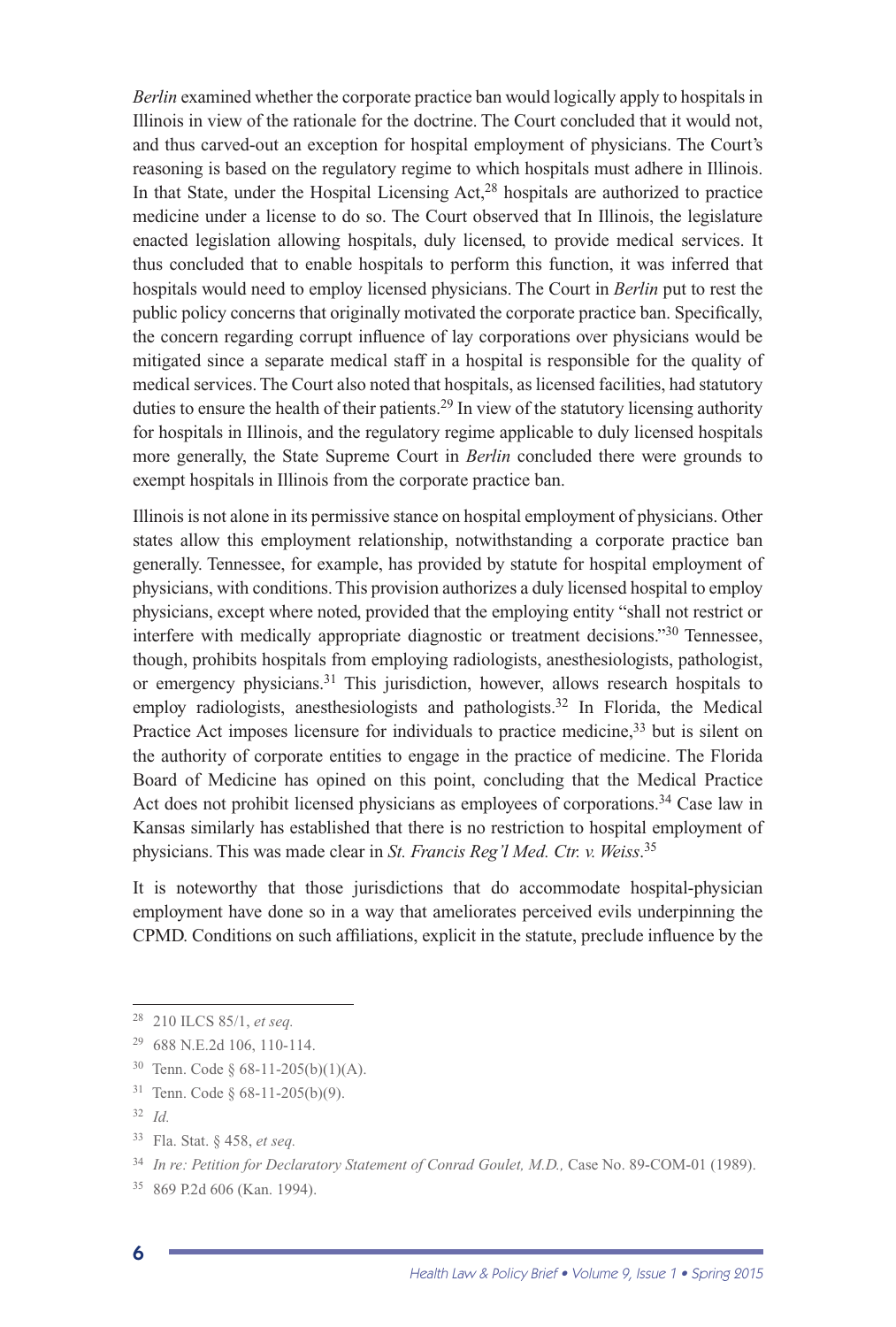employing hospital over the medical judgments of the physician, thereby ensuring a degree of professional independence.

Texas has historically been a state with a stringent corporate practice ban, precluding hospitals from employing physicians. In 2011, the Texas legislature inaugurated reforms in this area with the enactment of several laws. For example, SB 1661 was enacted to protect physicians employed by hospital-run, non-profit health care corporations known in Texas as 501(a) corporations. These types of entities are viewed as a viable avenue for hospital-physician alignment. The provisions protect the independence of physicians from lay influences in their treatment decisions.36 SB 894 allowed critical access hospitals, sole community hospitals and hospitals in counties of 50,000 or less to employ physicians. Most of these hospitals are run by county governments. This new law contains provisions to protect physician independence. There were also a series of separate bills enacted that allow specific hospital districts in Texas to employ physicians, with explicit provisions to protect the autonomy of physicians.<sup>37</sup>

#### **IV. APPLICATION OF THE CORPORATE PRACTICE OF MEDICINE DOCTRINE BEYOND PHYSICIANS**

States have extended the corporate practice ban beyond physicians to other health professions, such as dentistry, podiatry, and chiropracty, and other learned professions. For example, in Maryland, the Dentistry Act prohibits the practice of dentistry by a corporate entity, except where otherwise noted.38 Florida has similar restrictions for the practice of dentistry.39 The New Jersey legislature has enacted an explicit ban for optometry, whereby it is unlawful "for any unlicensed person, or any association or corporation directly or indirectly to engage . . . in the practice of optometry by utilizing the services  $\ldots$  of any person licensed to practice optometry.<sup> $\cdot$ 40</sup> Where states extend the practice ban to other health disciplines, there is a notable lack of uniformity,  $41$  and even

<sup>36</sup> Tex. Occupations Code §§ 162.0021, 162.0023 and 162.0022.

<sup>&</sup>lt;sup>37</sup> The bills enacted were: HB 1568 (Harris County Hospital District), HB 2351 (Bexar County Hospital District), HB 840 (El Paso County Hospital District), SB 303 (Tarrant County Hospital District). In 2005 and 2009, the Texas legislature also enacted bills that would allow Maverick County Hospital District and Dallas County Hospital District to employ physicians, dentists and other health care providers. SB 1027 (2005) and SB 1705 (2009), respectively.

<sup>&</sup>lt;sup>38</sup> Md. Code Ann. Health Occ. § 4-603(a),(b), (c). Maryland law allows a licensed dentist to practice, under the name of the licensee, as an employee of a health maintenance organization that is properly certified. State law also permits a licensed dentist to practice, under the name of the licensee, as a member of a limited liability company. Additionally, Maryland provides for the practice of dentistry through a professional corporation. *See* Md. Code Ann. Corps. & Ass'ns § 5-101 *et seq.* 

<sup>39</sup> Fla. Stat. § 466.0285. Section 466.0285 states that, except for a dentist duly licensed, a professional corporation or limited liability company composed of dentists, no person may employ a dentist or dental hygienist in the operation of a dental office, control use of dental equipment or interfere with a dentist's clinical judgment.

<sup>40</sup> N.J. Stat. Ann. § 45:12-19.1.

<sup>&</sup>lt;sup>41</sup> *E.g., Isles Wellness, Inc. v. Progressive N. Ins. Co., 703 N.W.2d 513 (Minn. 2005) (Minnesota)* (holding that the corporate practice ban does not apply to physical therapy); Iowa Op. Att'y Gen. No 74-9-4 (Sept. 4, 1974) (Iowa) (opining that the corporate practice ban applies to physical therapy).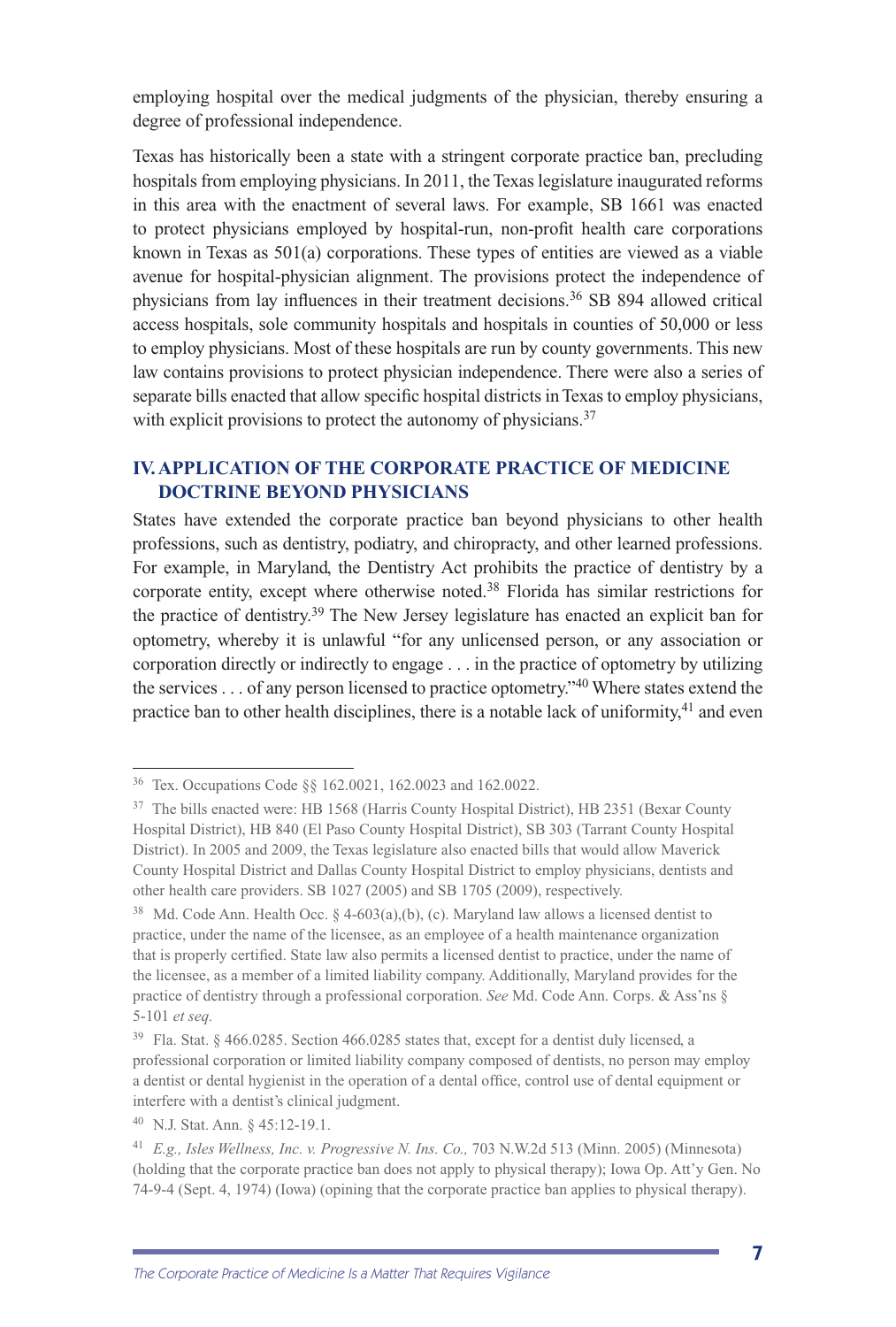by courts within the same state. This can be readily seen in Minnesota. In that state, the corporate practice ban applies to chiropractors, but not to optometrists.42

#### **V. STATUTORY EXCEPTIONS**

It is important to emphasize, as previously noted, that legal avenues exist under state statutory exceptions for the practice of medicine, and other professional disciplines, by entities that are formed under explicit statutory mandate for this purpose. By way of example, North Carolina allows the formation of a professional corporation under that state's Professional Corporation Act (applicable to, e.g., medicine, dentistry and chiropractic).43 There is statutory authority, as well, in North Carolina for the formation of professional limited liability companies.44 New Hampshire allows for the formation of this genre of entities, professional corporations,<sup>45</sup> and professional limited liability companies.46 Arizona has legislated for not-for-profit medical service corporations whereby the provision of services is accomplished through contracts with physicians, podiatrists, dentists and optometrists.<sup>47</sup> California law authorizes the formation of dental corporations,<sup>48</sup> and optometric corporations,<sup>49</sup> for the practice of those disciplines, provided conditions specified by statute are met. Under California's Knox-Keene Act, a health service plan may contract with "any professional licensed . . . to deliver professional [medical] services."50 Connecticut allows nonprofit medical foundations to be established for the provision of health care services by employees and agents.51 New York allows for the formation of not-for-profit medical and dental expense indemnity corporations and hospital service corporations granting authority to employ licensed physicians and to enter into other contracts.<sup>52</sup> Thus, generally, states provide statutory exceptions, granting authority to organize entities for the practice of medicine and other medical professions where services rendered are by duly licensed professionals. State law usually mandates that all shareholders be duly licensed to render the same professional services as those for which the corporation was organized. Additionally, licensees must be designated as directors and officers. States also have legislated exceptions to the corporate ban for health maintenance organizations.<sup>53</sup>

- 47 ARS § 20-822(3).
- 48 Cal. Corp. Code §§ 13401 and 13401.5
- 49 Cal. Corp. Code §§ 13401 and 13401.5
- $50$  Cal. Health & Safety Code § 1395(b).
- 51 Conn. Gen. Stat. § 33-182aa *et seq.*
- 52 N.Y. Educ. L. § 6527(1).

<sup>42</sup> *See Isles Wellness, Inc. v. Progressive N. Ins. Co.,* 703 N.W.2d 513 (Minn. 2005) (Minnesota) (holding that the corporate practice of medicine doctrine applies to chiropractic clinics); *Williams v. Mack,* 278 N.W. 585 (Minn. 1938) (Minnesota) (holding that there is a statutory exceptions to the corporate practice ban for optometry).

<sup>43</sup> N.C. Gen Stat. § 55B-2(5).

<sup>44</sup> N.C. Gen. Stat. §§ 57D-2-01, 02.

<sup>45</sup> N.H. Rev. Stat. § 294-A:2.

<sup>46</sup> N.H. Rev. Stat. § 304-D:2.

<sup>53</sup> *See, e.g.,* S.C. Code Ann. § 38-33-50(A)(3) (South Carolina); N.Y. Pub. Health L. § 4410(1) (New York).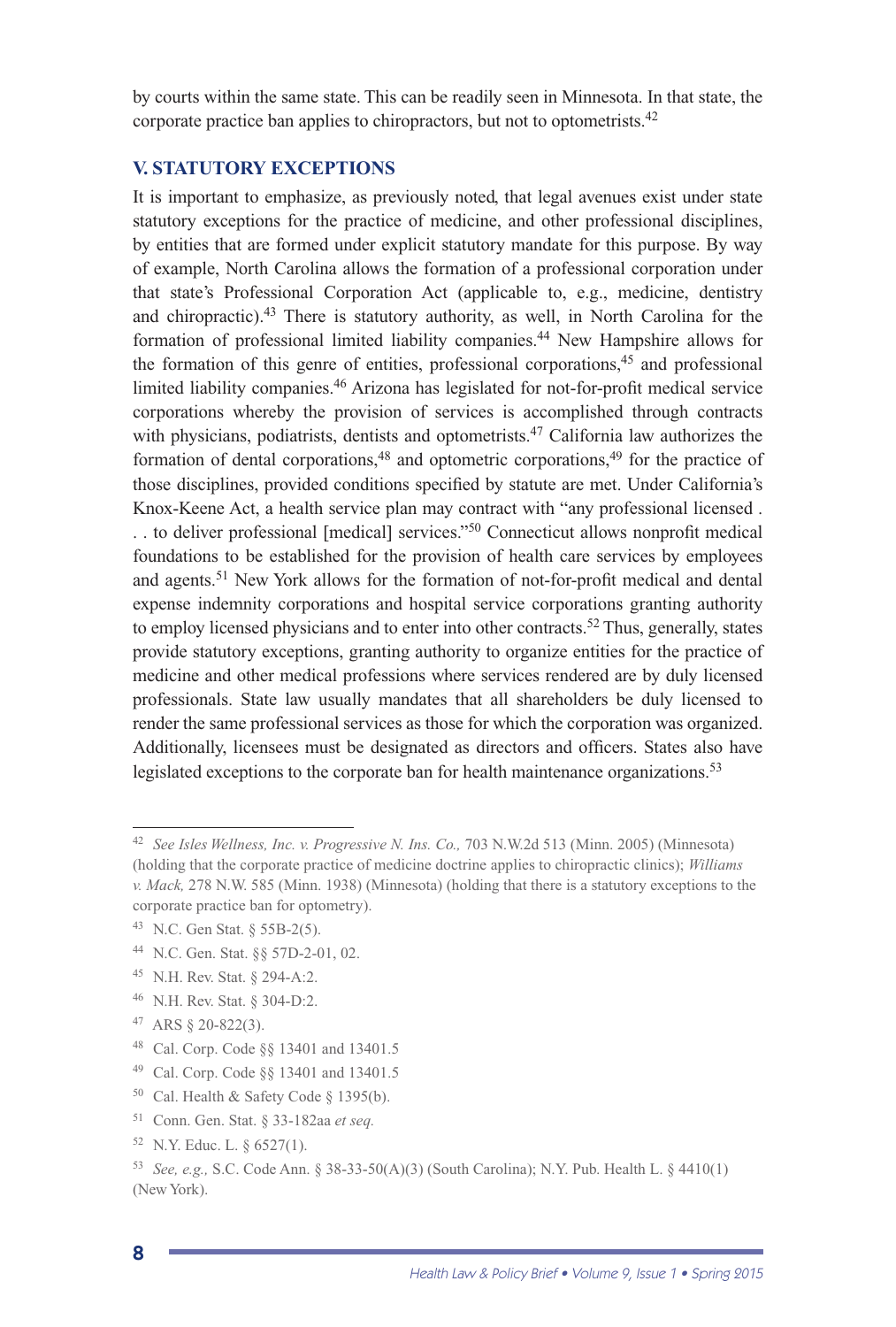South Dakota is a jurisdiction that has an explicit statutory corporate practice ban. That State's Medical Practice Act states that "it is the public policy of this state that a corporation may not practice medicine or osteopathy."54 The legislature provided an exception, however, by allowing a corporation to enter into an employment agreement with a duly licensed physician provided such agreement does not impinge on the physician's independent judgment. Additional restrictions are imposed on the corporation's ability to make charges associated with services rendered. The statute also limits the agreement to three years, and is renewable thereafter annually.<sup>55</sup>

It is noteworthy that in Ohio, the State Medical Board in 2012 opined on the state of the law on the corporate practice ban.<sup>56</sup> Traditionally, Ohio has been known to have had a robust CPMD. Essentially, in its 2012 opinion, the Medical Board declared an end to the CPMD in Ohio. In the Board's view, the State legislature had enacted various laws for the formation of entities, including a professional corporation under O.R.C. section 1701.03 for the practice of medicine and other learned professions, thus obviating the rationale for the CPMD. It is interesting to observe that under Ohio law, a corporation can be formed under section 1701.03 to provide a combination of professional services. It is provided that the entity formed shall not control the professional judgment of the medical professional in rendering treatment. The State Medical Board observed that although the Ohio Attorney General had previously opined that the CPMD was viable in the State, his views predated subsequent statutes enacted by the State legislature. In the Board's view, those statutes vitiate the vestiges of the corporate practice ban in Ohio.

#### **VI. APPLICATION TO MANAGEMENT SERVICES**

In an era that exemplifies collaboration between physician practices and entities engaged for the provision of management services, the corporate practice ban can impact the legality of such arrangements. North Carolina has recognized this, and, for the practice of dentistry, provides by regulation a structure that permits management services by non-licensed individuals and entities for dental practices. Specifically, the North Carolina State Board of Dental Examiners recognizes such management services agreements provided the arrangements do not entail the practice of dentistry by nonlicensed persons or entities. The state's regulation of these management agreements imposes strict criteria, crafted to restrict the control of dental practices, including clinical and professional services.<sup>57</sup>

<sup>54</sup> SDCL § 36-4-8.1.

<sup>55</sup> *Id.*

<sup>56</sup> Statement of the State Medical Board of Ohio on the Corporate Practice of Medicine (March 15, 2012).

<sup>57 21</sup> NCAC 16X.0101 (Management Arrangements). The regulation mandates that the management agreement be in writing, signed by all parties, and describe the services to be performed by the management company as well as the aggregate compensation to be paid, or the method of deriving compensation. 21 NCAC 16X.0101(b). The regulation also prohibits ownership or control of the dental practice, its operations, clinical decisions or distribution of revenues. No ownership or control may be exerted by a management company over patient records, or control over the transfer of ownership interests of the professional practice. Compensation to the management company may not be determined by the profitability of the dental practice, its gross revenues or net revenues. 21 NCAC 16X.0101(c). The regulation does not preclude setting payments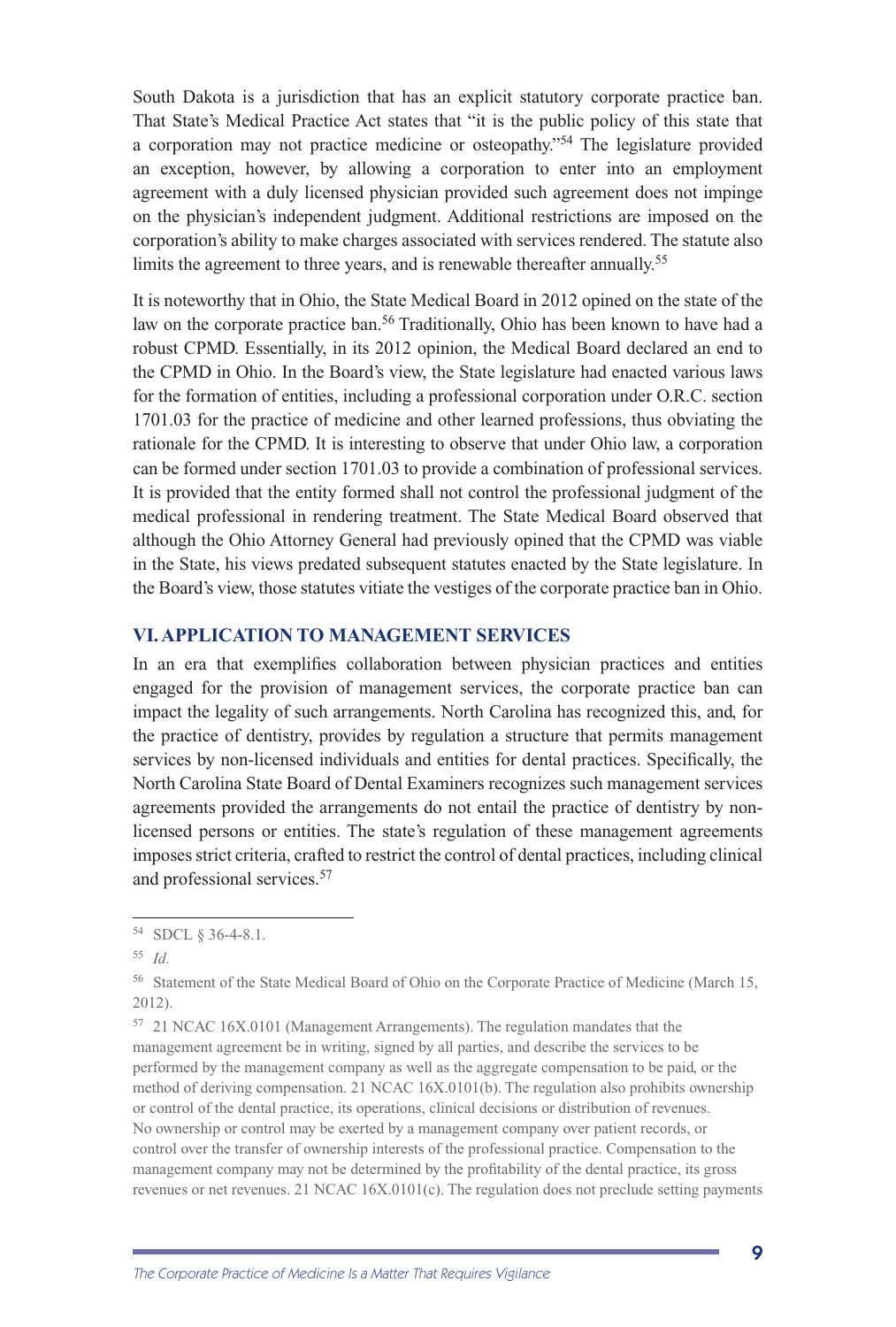Other states have opined on the role of a management services organization (MSO), vis-à-vis payors and providers. The Attorney General for the State of California issued an opinion on July 27, 2000,<sup>58</sup> expressing concern about the difficulty of separating business and medical decision-making by the MSO. Where those two functions merge, there is the prospect that the MCO could be viewed as engaging in the unlawful practice of medicine. The State Attorney General was asked to opine on an arrangement whereby an MSO, unlicensed to practice medicine, was paid a fee by a labor union for the MSO to arrange for radiology diagnostic services that were prescribed by a physician for members of the union. The State Attorney General wrote that such an arrangement would result in the MSO practicing medicine without a license. He took issue with the involvement of the MSO in the details of arranging for the diagnostic services. Specifically, he explained that the MSO was tasked with duties that were an integral part of the practice of medicine. The MSO selected the venue and scheduled for the radiology procedure, ensuring that there would be the necessary equipment and personnel in view of the patient's physical ailment. The MSO also selected a radiologist to view and interpret the films. The State Attorney General viewed these tasks as requiring professional judgment, and thus the practice of medicine by the MSO. Additionally, the opinion noted that the MSO paid for the radiology services and added a separate management fee for profit. The Attorney General objected to this aspect as well, making clear that this would be a "further intrusion" into the physician-patient relationship.

The decision in *Flynn Brothers, Inc. et al. v. First Medical Associates, et al.*59 provides further instruction. There, the court considered an arrangement between a professional corporation organized under Texas law and a management services company. The professional corporation, First Medical Associates (FMA), was organized by a physician, and it was under contract with a hospital to staff its emergency department. FMA entered into a contract with a management services company, Flynn Brothers, Inc. (FBI) to assist FMA in administering the contract with the hospital. It was agreed that FBI was the exclusive agent of FMA, with restrictions on the ability of the physician owner of FMA to sell his stock in the professional corporation. The contract precluded FMA from engaging another entity for management services. Additionally, the contract between FMA and FBI provided for a share of net profits of FMA for the services of FBI. The court in *Flynn Brothers* also noted that FBI was the recipient of revenues which were, in turn, deposited into the FMA checking account maintained by FBI. It was not unusual for there to be a commingling of funds between the accounts of FMA and FBI. It was further noted that, to secure a pre-existing FBI debt, FBI pledged assets of FMA. A dispute arose regarding the contract between FMA and FBI, resulting in a lawsuit. The court determined that the contract was not enforceable since it contravened the Texas Medical Practice Act. Explaining that the heightened concern for the physicianpatient relationship, untainted by abuses from lay control of professional corporations employing physicians, the court concluded that the terms of the contract between FMA

to the management company that takes into account cost increases and decreases of the professional practice. 21 NCAC 16X.0101(d). All management agreements are subject to advance review by the North Carolina State Board of Dental Examiners.

<sup>58</sup> Op. Atty. Gen. Cal. 00-206 (July 27, 2000).

<sup>59 715</sup> S.W.2d 782 (Tex. Ct. App. 1986).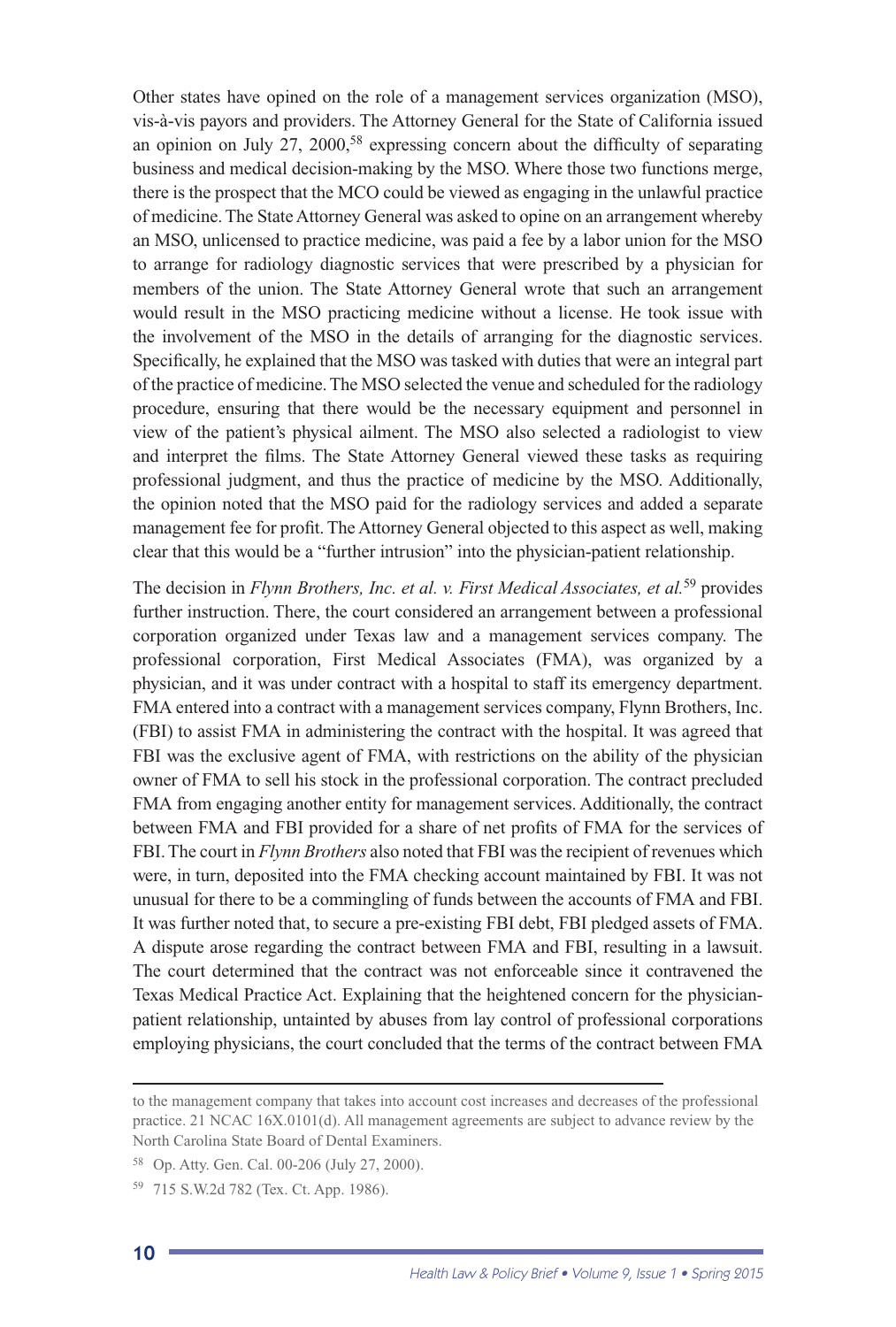and FBI, in practical effect, allowed FBI to practice medicine without a license, contrary to law. The court emphasized several key points. The FBI management contract specified that FBI was to receive 66.6 percent of the profits derived from the FMA practice. FBI had the right to use the medical license of FMA's owner to conduct business. FBI also retained the right to select medical staff to work in hospitals under contract with FMA. All of these things led the court to conclude that the management company was indirectly practicing medicine.

#### **VII. ENFORCEABILITY OF CONTRACTUAL OBLIGATIONS BETWEEN MEDICAL PROVIDERS AND PAYORS**

The corporate practice ban can have implications in the contractual relations between medical providers and insurers for the payment for medical services. The ban can also arise in the context of non-compete agreements for physicians.

#### **A. Payment for Services**

Case law has developed in disputes between medical providers and insurers, where the insurer either sues for the return of payments made to the provider, or refuses to make payment for medical services, arguing that the contract between the parties is not enforceable on grounds that the provider has run afoul of the state's corporate practice ban. In either one of these scenarios, the insurer contends that the contractual obligation to make payment is void. The courts have not always ruled in favor of the insurer.

Some courts, as a threshold matter, have determined that the insurer lacks standing to bring suit. Here, the courts decline to recognize a private right of action for the insurer, concluding that the authority to enforce a state's corporate practice ban resides solely with the state's attorney general under state law. Thus, in *State Farm Mutual Automobile Insurance Company and State Farm Fire and Casualty Company v. Andrew Jacobs, et al.,*<sup>60</sup> State Farm brought an action to recover payments made to Tacoma Therapy and Tacoma Rehabilitation for medical services rendered to policyholders. The two entities provided massage and physical therapy services. State Farm contended it was entitled to refunds because the two entities were never properly formed under Washington state law professional service corporations, and thus they were in violation of the state's ban on the corporate practice of medicine. The district court for the Western District of Washington granted a motion to dismiss under Fed. R. Civ. P. 12(b)(6). The court concluded that there was no express or implied private right of action to bring the suit. The district court observed that state law prohibits corporations from employing medical professionals to practice their profession. There is, though, an exception to this rule, allowing for the formation of an entity under Washington State's Professional Service Corporation Act (PSCA). That statute allows medical professionals to form, and to be employed by, a professional service corporation, provided that the shareholders are licensed to provide the medical services that are offered.61 It was conceded by the plaintiff insurer that there was no express private right of action under the PSCA. The issue was whether the insurer had an implied private right to sue for recovery of monies paid. The district court

<sup>60 2014</sup> U.S. Dist. LEXIS 152564, No. C14-5512 (W.D. Wash. Oct. 28, 2014).

<sup>61</sup> Wash. RCW § 18.100.010.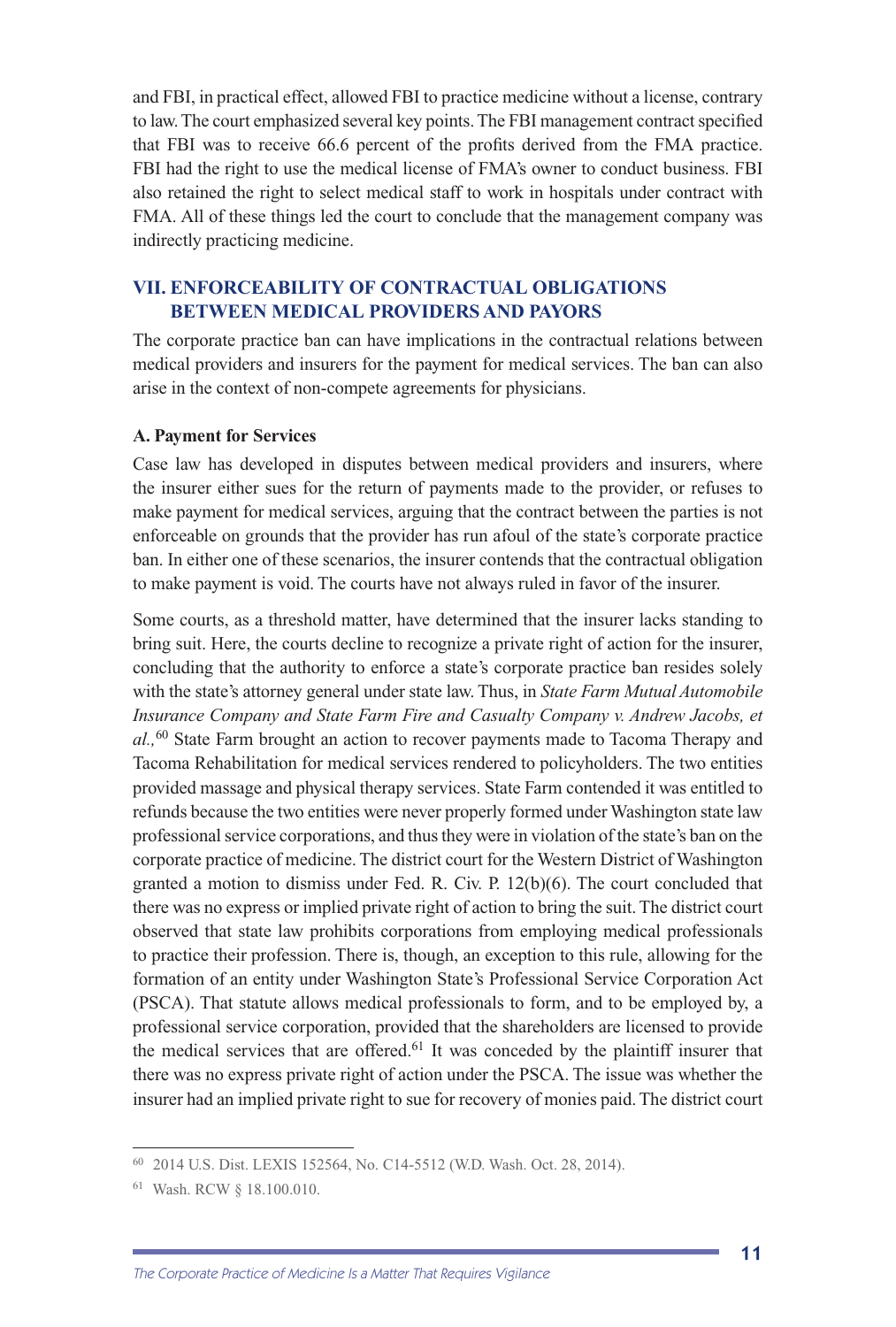declined to find such an implied right. To reach that conclusion, the court explained that the purpose of the legislature in enacting the PSCA was to preclude layperson influences on the doctor-patient relationship. Thus, insurers were not within the class for whose benefit the PSCA was enacted. The court wrote that the PSCA expressly provides that enforcement of the PSCA resides with the state.

In *State Farm Mutual Automobile Insurance Company v. Mobile Diagnostic Imaging,*  Inc.,<sup>62</sup> the District Court for the District of Minnesota ruled against State Farm in an action brought by the insurer to relieve it of payment obligations to Mobile Diagnostic Imaging (MDI) for magnetic resonance imaging (MRI) scans performed for State Farm's insureds. In that case, MDI was in the business of doing MRI scans, and hired technicians for this purpose. Once the scans were done, MDI forwarded the results of the scans to physicians and radiologists with whom MDI independently contracted to interpret the results and write a report on the findings from the scan. These physicians and radiologists were employed separately by ProScan Reading Service (ProScan). In *Mobile Diagnostic Imaging*, State Farm contended that it was relieved of making further payments, on behalf of its insureds, to MDI for MRI scans since, in State Farm's view, MDI was in violation of Minnesota's ban on the corporate practice of medicine. The district court disagreed, and rejected the insurer's attempts to be relieved of payments to MDI on behalf of its insureds. First, State Farm argued that the technical component of the MRI scan was indivisible with the professional component of interpreting the scan, which was done by licensed medical professionals. According to State Farm, the MRI scanning procedure, as a whole, required the involvement of a licensed medical professional. Thus, the corporate practice ban was implicated, and MDI was in violation of it. The district court declined to reach this result. The court took note that under Minnesota law, a diagnostic imaging facility can be organized by laypeople,<sup>63</sup> suggesting that the MRI service itself can be performed by an unlicensed professional. The court's reading of the state statute thus provided for divisibility between the performance of the MRI scan and the interpretation of the test results. The court rejected State Farm's assertion that MDI technologists exercise independent professional judgment as unsupported by the evidence. State Farm pressed other points. It asserted that the actual performance of the scans by MDI, a lay organized entity, was itself a violation of the corporate practice ban. The court rejected this argument, explaining that the

<sup>62 7</sup> F.Supp.3d 934 (D. Minn. 2014). There are divergent views among states on the issue presented in *Mobile Diagnostic Imaging*. For example, New Jersey addresses ownership interests in diagnostic imaging facilities. Under N.J. Admin. Code § 13:35-2.6, "[a]ny diagnostic or screening office offering diagnostic or screening tests for a fee shall [b]e solely owned and under the responsibility of one or more physicians." In a Florida case, the court rejected the global billing used in *Mobile Diagnostic Imaging*. In *Regional MRI of Orlando, Inc. v. Nationwide Mut. Fire Ins. Co.*, 884 So.2d 1102 (Fl. Dist. Ct. App. 2004), the court reached its decision based on Florida Statute § 627.736(5) (a) that mandated a provider to "lawfully render" a medical service to be entitled to payment for the service. The court read "render" as not allowing the hiring of another company, or independent contractor, to perform the professional component on the MRI provider's behalf. In *Regional MRI of Orlando*, the MRI provider did not "render" the professional component of the MRI service, but rather used physicians under independent contract. The Florida court concluded that, in view of the global billing used by the MRI provider, it was not entitled to payment for the professional component.

<sup>63</sup> *Quoting from* Minn. Stat. § 144.565, subdiv. 1(2).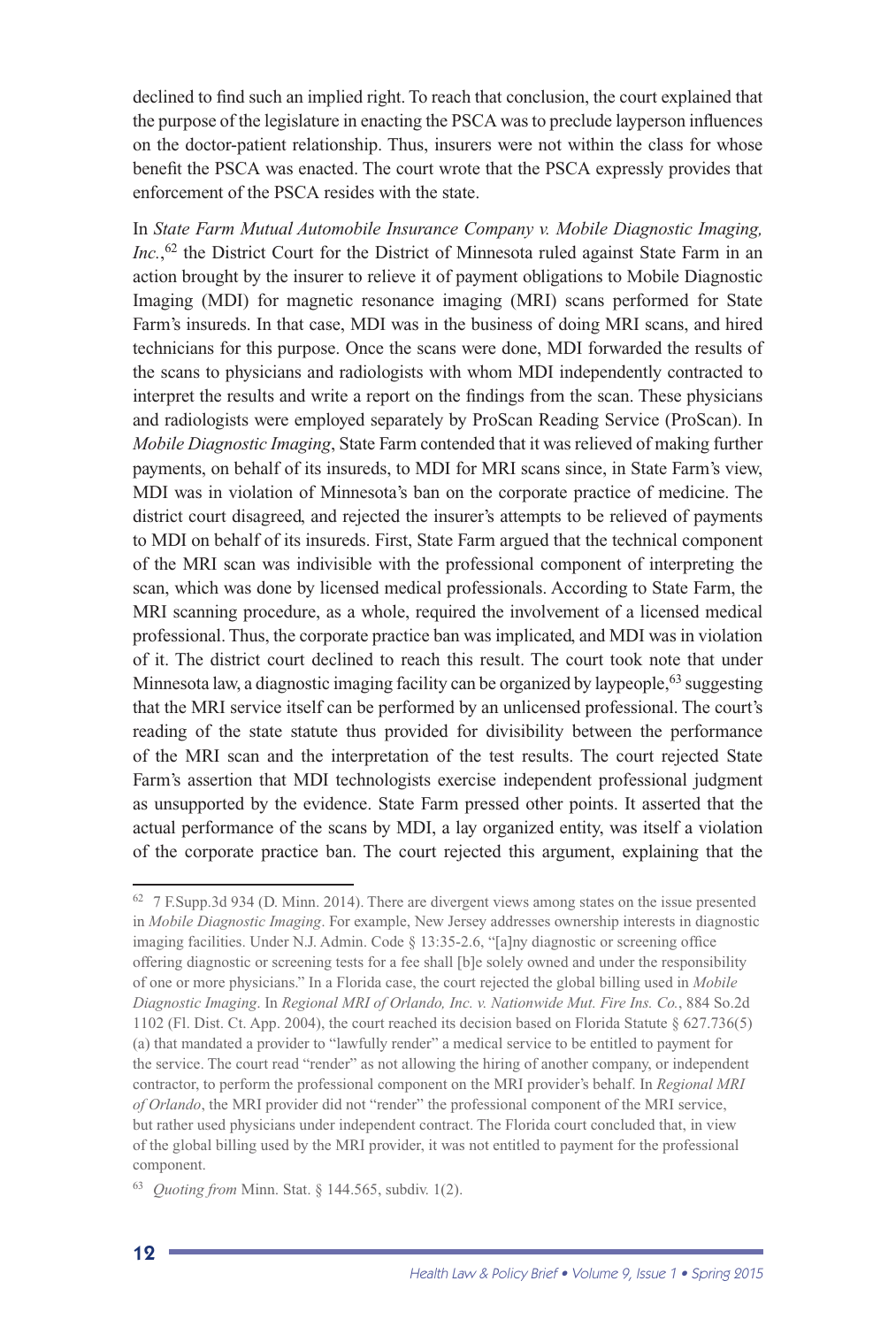technicians employed by MDI were not state-licensed professionals. Finally, State Farm also argued that MDI relationship with the physicians and radiologists, as independent contractors, ran afoul of the corporate practice ban. This was so since, in State Farm's view, MDI used these professionals to interpret the scans and write a report on the findings. Thus, MDI was indirectly practicing medicine. The district court disagreed. It observed that MDI communicates directly with the patient's physician by transmitting the scans and the reports done by ProScan that interpret the scans. Thus, MDI has no direct communication with the patient's physician that would suggest the unlicensed practice of medicine.

Courts have declined to adopt a *per se* rule that would vitiate contractual duties for the payment of services rendered to an insured's enrollees where the medical provider is organized in violation of a state's corporate practice ban. The Supreme Court of Minnesota took this position in *Isles Wellness, Inc. v. Progressive Northern Insurance Co*. 64 There, the Court ruled that an insured's duty to pay must be honored where there is no determination that the owners exhibited a "knowing and intentional failure"<sup>65</sup> to adhere to a state's corporate practice ban. In *Isles Wellness*, three clinics, with a sole shareholder, were organized under Minnesota's Business Corporation Act,<sup>66</sup> and they provided chiropractic, massage, and physician therapy services. The owner was not licensed as a chiropractor; rather, the clinics hired chiropractors to provide services to the clinic's patients. Services were covered by the state's No-Fault Insurance Act, with patients assigning their insurance claims to the clinics. Two insurers had been paying under this insurance program for services rendered by the clinics; however, the insurers ceased payments, contending that there was no contractual duty to pay for the clinic's services. The insurers insisted that, since the clinics employed chiropractors, the clinics were in violation of the CPMD, and thus, as a matter of public policy, the contracts were void.67 The Minnesota Supreme Court disagreed. The court wrote that the inquiry is whether the illegality has " tainted the transaction."<sup>68</sup> It ruled that, as a matter of law, a contract is not void as against public policy "unless it is injurious to the interests of the public."69 The court emphasized that the corporate practice ban is aimed to protect the fiduciary role of physicians in making medical judgments, and to guard against conflicts that arise from profit motives. In *Isles Wellness*, the clinics, in seeking payment from the insureds, argued that the hired licensed chiropractors rendered services, thus allowing contracts with the insurers to be upheld on fairness grounds. The Minnesota Supreme Court rejected a bright-line rule that would have necessitated vitiating the contracts. It emphasized that the clinics hired licensed professionals. While state law allows for the voiding of contracts in violation of public policy, that need not always be the result. Voiding the contracts would do little to vindicate the policy for the corporate practice ban, to protect the public from lay control over the judgments of physician. On the other

<sup>69</sup> *Id.*

<sup>64 725</sup> N.W.2d 90 (Minn. 2006).

<sup>65</sup> *Id.* at 95.

<sup>66</sup> Minn. Stat. ch. 302A.

<sup>67</sup> In *Isles Wellness, Inc. v. Progressive N. Ins. Co.*, 703 N.W.2d 513 (Minn. 2005), the Minnesota Supreme Court ruled that the corporate practice of medicine doctrine applies to chiropractic clinics. 68 725 N.W.2d 90, 93.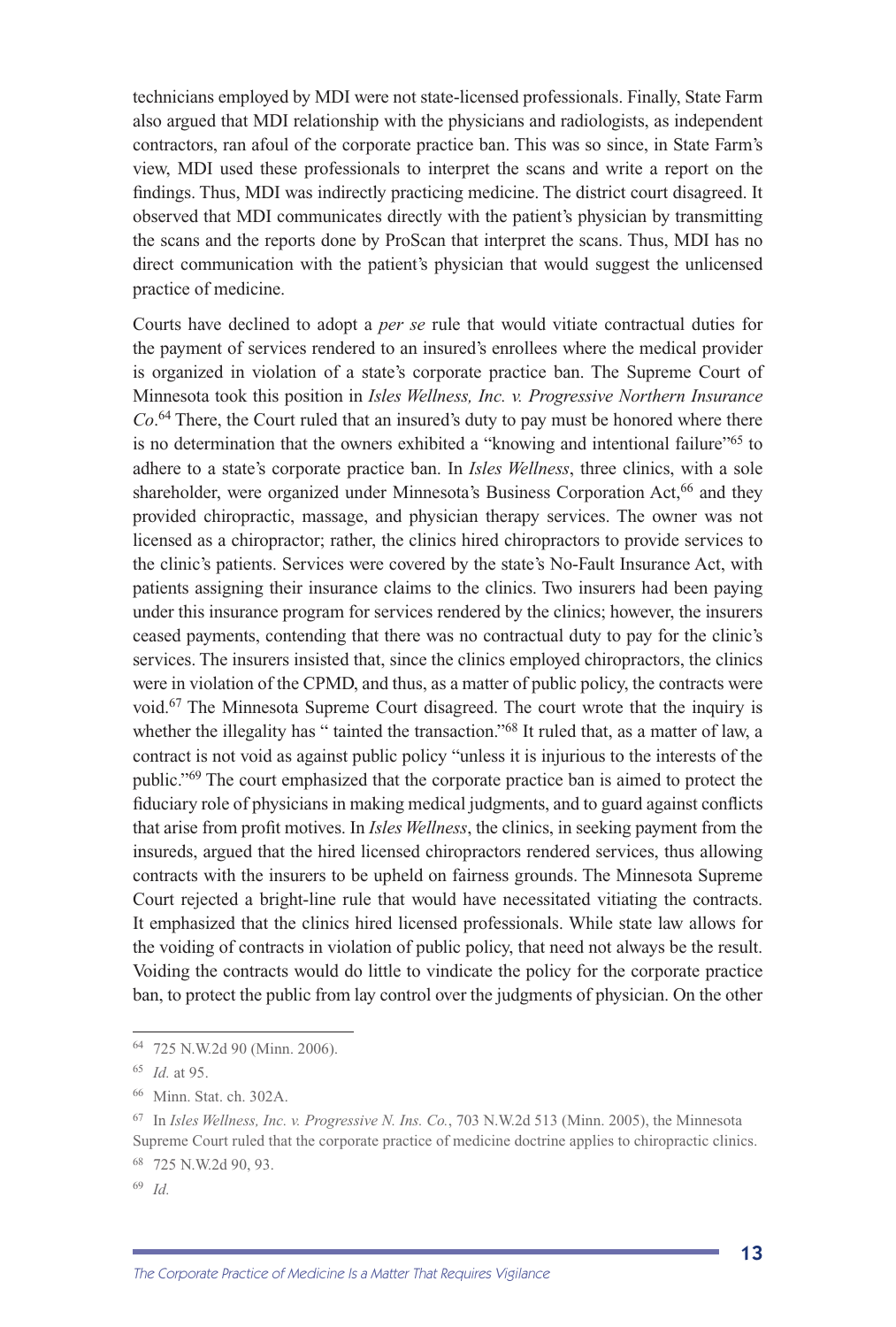hand, the court emphasized that voiding the contracts would unjustly enrich the insurers since their insureds reaped the benefits of medical treatment. The court concluded that since there was no evidence that the clinics intended to organize in violation of state law, fairness dictated that the contracts be enforced.

Similarly, in *California Physicians' Service v. Aoki Diabetes Research Institute*70 Blue Shield, a health care service plan organized under California's Knox-Keene Act, $71$ entered into a contract with Aoki Diabetes Research Institute (ADRI) whereby Blue Shield would reimburse ADRI for services rendered to Blue Shield subscribers. A dispute arose over Blue Shield's duty to continue payments to ADRI for services being rendered to Blue Shield's subscribers. Blue Shield brought suit for declaratory judgment seeking to establish that it was not obligated to reimburse ADRI. One of the arguments pressed by Blue Shield was that ADRI was in violation of California's corporate practice ban since, as a non-profit corporation, it contracted with licensed physicians to render services. That relationship was not permitted under state law. The Court of Appeal of California agreed that ADRI was doing business contrary to the state's corporate ban. It nonetheless declined to declare the contract between Blue Cross and ADRI unenforceable. The court emphasized that the contract between Blue Shield and ADRI was not *malum in se*, but rather was *malum prohibitum*. Moreover, citing *Isles Wellness v. Progressive*, 72 the court explained that to declare the contract void would raise the specter of unjustly enriching Blue Shield for services rendered to its subscribers without reimbursing ADRI. The court wrote that allowing Blue Shield to avoid payment would not vindicate the policy behind the corporate practice ban, that of protecting patients from the lay influence over medical judgments. Thus, although ADRI had not adhered to the CPMD, the court ruled that ADRI was entitled to receive payments from Blue Shield for services that had been rendered under its contract.

*Spine Imaging MRI, L.L.C. v. Country Casualty Insurance Company, et al.*<sup>73</sup> is an interesting case where the court allowed discovery on the issue of the independent contractor status of licensed radiologists. In that case, filed in the District Court for the District of Minnesota, the plaintiff, Spine Imaging MRI , was a provider of magnetic resonance imaging services to patients who assigned their claim for benefits under their insurance policies to Spine Imaging. The insurers had informed Spine Imaging that in their view, Spine Imaging was in violation of the corporate practice ban, and thus, the insurers were seeking recoupment of monies paid to Spine Imaging as assignee under the insureds' policies. Spine Imaging then brought suit seeking a declaratory judgment against the insurers to establish that it was not in violation of the state's CPMD. Spine Imaging admitted that its owner was an unlicensed layperson. The business did not employ licensed physicians or chiropractors. The MRI services provided by Spine Imaging was comprised of two separate steps, a technical component and a professional component. Spine Imaging contracted with independent licensed contractors to analyze

<sup>70 2008</sup> Cal. App. LEXIS 922 (Cal. Ct. App. June 17, 2008), *review denied* 2008 Cal. LEXIS 11250 (Cal. Sept. 17, 2008).

<sup>71</sup> Cal. Health & Saf. Code § 1340, *et seq.*

<sup>72 725</sup> N.W.2d 90 (2006).

<sup>73 2011</sup> U.S. Dist. LEXIS 9681 (D. Minn. Feb. 1, 2011).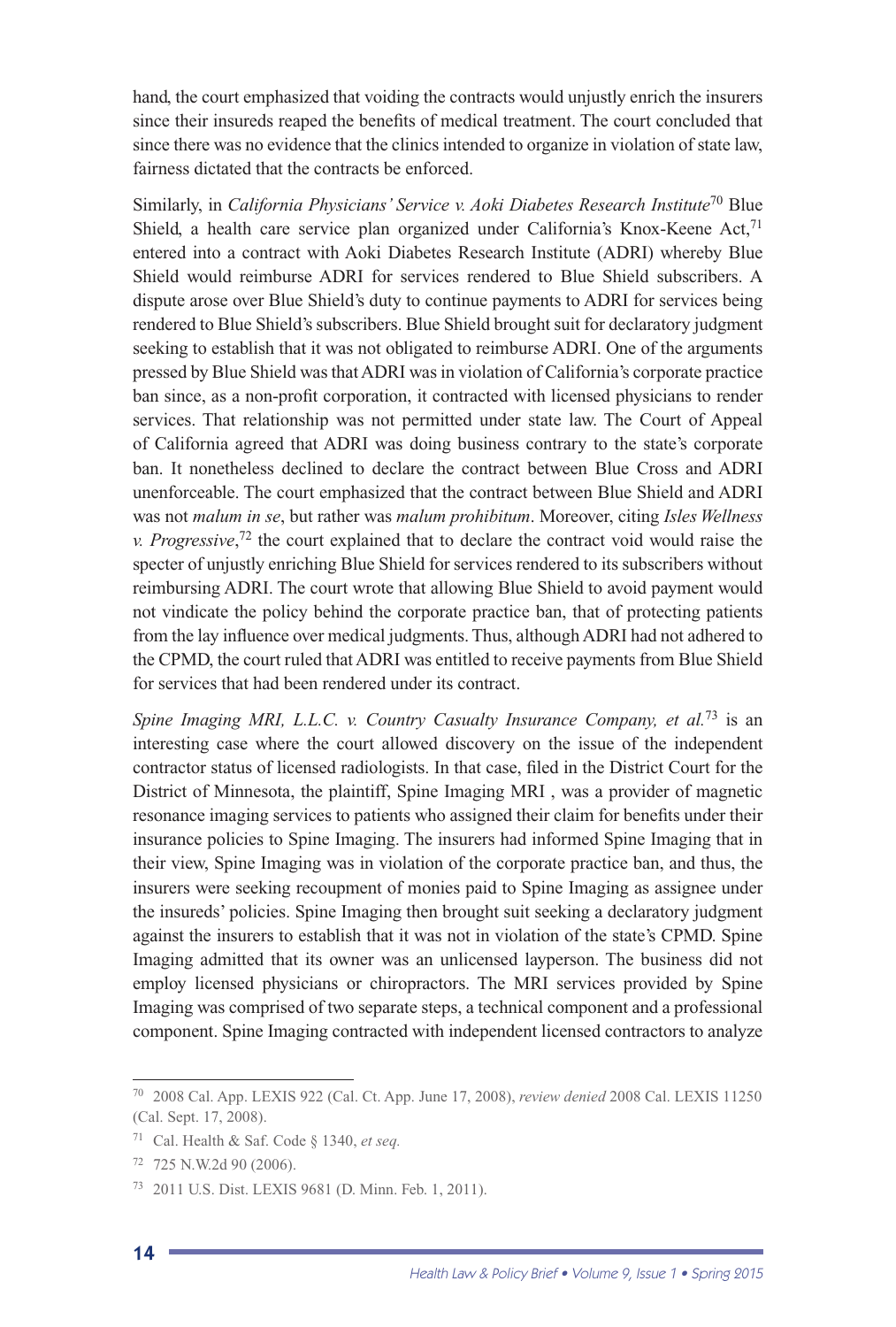the scans. The district court declined to grant the insurers' motion to dismiss. Of import to the court was the involvement Spine Imaging maintained after the scans had been done, when radiologists, as independent licensed contractors, analyzed the scans. Spine Imaging insisted that its independent contractors exercised their own judgment when analyzing the scans. Thus, according to Spine Imaging, there could be no unlawful practice of medicine by laypeople. It was on this basis that the district court denied the insurers' motion to dismiss, allowing discovery on the independence of the radiologists, and implications for the corporate practice ban.

Some courts have ruled against the provider of medical services, in favor of the insurer, in disputes over entitlement to reimbursement. The decisions in those cases are factspecific, and governed by the state regulatory regime. For example, in *Prudential Property & Cas. Ins. Co. v. Midlantic Motion X-Ray*, 74 the insurer sought a declaratory judgment to establish that it need not reimburse the defendant, a facility for medical diagnostic testing. Diagnostic testing was provided to Prudential's subscribers, and the insurer offered personal injury automobile coverage for such services under New Jersey's Personal Injury Protection law. The court determined that the facility was a "medical diagnostic testing service," and as such, was subject to state statutory rules for the formation and operation of such facilities. The court ruled in favor of Prudential, explaining that the defendant was organized and operated contrary to New Jersey law.<sup>75</sup> Under state statute, the facility was required to be owned and controlled by a licensed physician. Additionally, the test results were to be interpreted by a licensed physician. However, the court determined that the facility was organized and operated by a chiropractor, not a licensed medical doctor. Moreover, tests were interpreted by the lesser licensed individual. Since the defendant was not organized and operated as required by New Jersey law, the court concluded that it was not eligible for reimbursement. A similar result followed in *Andrew Carothers, M.D., P.C. v. Progressive Insurance Company,*<sup>76</sup> a case arising under New York State's no-fault insurance regime. There, the court concluded that an MRI provider was not eligible for reimbursement as an assignee of benefits under New York's no- fault insurance statute since it failed to comply with the State's regulation, 11 NYCRR 65-3.16(a)(12). That regulation, promulgated to implement the State's no-fault insurance regime, deemed a provider of health care services ineligible for reimbursement under the no-fault law where the provider "fails to meet any applicable New York State or local licensing requirement." In that case, the provider of MRI services had organized as a professional service corporation, but the entity ran afoul of New York State's licensing laws that required the entity to be owned and controlled only by licensed professionals. Thus, the court ruled in favor of the defendant insurers.

Where there is an element of fraud in the formation of a corporation that renders medical services, resulting in a violation of the corporate practice ban, courts are more inclined to hold the incorporators accountable, and rule in favor of an insurer that seeks to recoup or to withhold payments for medical services rendered. For example, in a seminal New

<sup>74 737</sup> A.2d 711 (N.J. Super. Ct. 1999).

<sup>75</sup> *Citing* N.J.C. 13:35-2.5(b).

<sup>76 979</sup> N.Y.S.2d 439 (2013).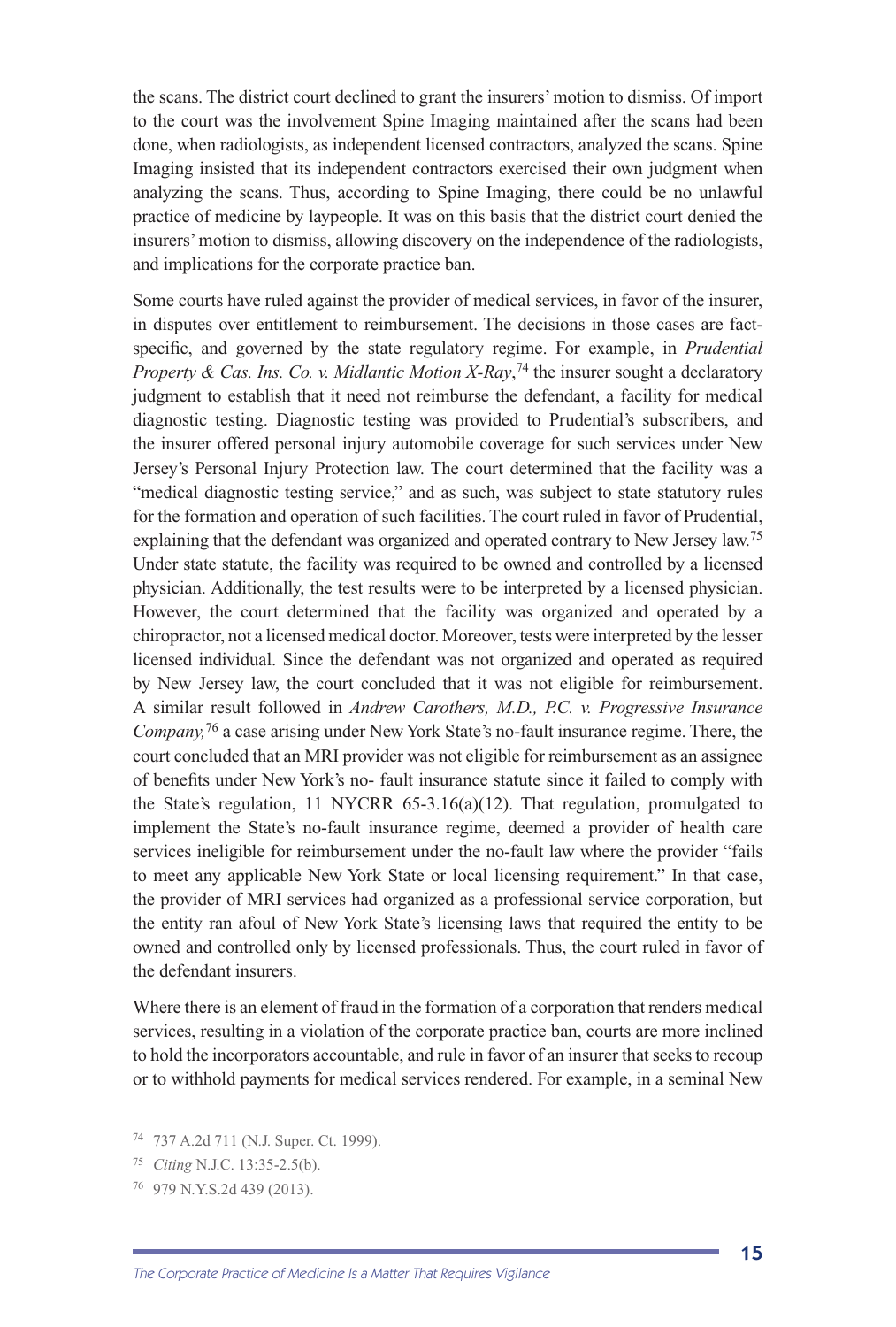York case, *State Farm Insurance v. Mallela*, 77 State Farm participated in New York State's no-fault insurance regime<sup>78</sup> as assignee of claims for medical services rendered to patients covered by that program. State Farm had brought suit in federal district court seeking relief, alleging that the corporation billing for medical services was fraudulently incorporated to evade the state's corporate practice ban. State Farm sought a declaratory judgment that it need not pay for medical claims, and, separately, that it was entitled to equitable relief for payments made for past claims. The district court dismissed the insurer's complaint. The Court of Appeals of the State of New York accepted certification to address whether, as a matter of law, a fraudulently incorporated company that rendered medical services was entitle to reimbursement under the state's insurance law. In this case, it was alleged that medical service corporations were established with bogus applications filed with the state. The unlicensed defendants had paid licensed physicians to use their names on papers to establish the physicians as nominal owners of the entities. The physicians played no role in the medical service corporations. Rather, the non-physician defendants controlled the business. To further the scheme, the defendants had the corporations enter into separate contracts with management companies (owned by the defendants) which billed the medical corporations for services at inflated rates. This allowed profits to be siphoned from the medical service corporations to the nonphysician owners of the management companies. In rendering its opinion, the Court of Appeals assumed that the allegations made by State Farm were correct, that the medical provider was fraudulently incorporated. The Court of Appeals applied implementing regulation 11 NYCRR 65-3.16(a)(12), a rule that precluded payment for medical services where "the provider fails to meet any applicable New York State or local licensing requirement."79 The Court of Appeals found that the rule was valid, precluding payment where a provider was fraudulently licensed. It thus ruled, as a matter of law, in favor of State Farm on its request for declaratory judgment.<sup>80</sup>

#### **B. Non-Compete Clauses in Physician Employment Contracts**

There is a lack of uniformity nationally with regard to the enforceability of non-compete provisions governing physician employment contracts. Some states have legislated that such restrictions are against public policy, and thus restrictive covenants in such contracts are not enforceable. State courts, moreover, differ in their views regarding noncompete provisions. Case law indicates that some courts have taken a dim view of these clauses, applying a *per se* rule of illegality and refusing to enforce them. Other state courts prefer to consider the terms of a non-compete clause in a physician's contract, especially the durational and geographic limitations, and render a judgment based on a rule of reasonableness. In litigation over these restrictive covenants, physicians have either sought a declaration of invalidity of the non-compete clause, or have asserted a

<sup>&</sup>lt;sup>80</sup> The Court of Appeals ruled that no cause of action was allowed for any payments made by the insurer before April 4, 2002, the effective date of the regulation. *See also Liberty Mutual Insurance Company, et al. v. Excel Imaging, P.C. et al.,* 879 F. Supp. 2d. 243 (E.D. N.Y. 2012).



<sup>77 827</sup> N.E.2d 758 (NY 2005).

<sup>78</sup> N.Y. Insurance Law § 5101, *et seq.*

<sup>79</sup> Rule effective April 4, 2002.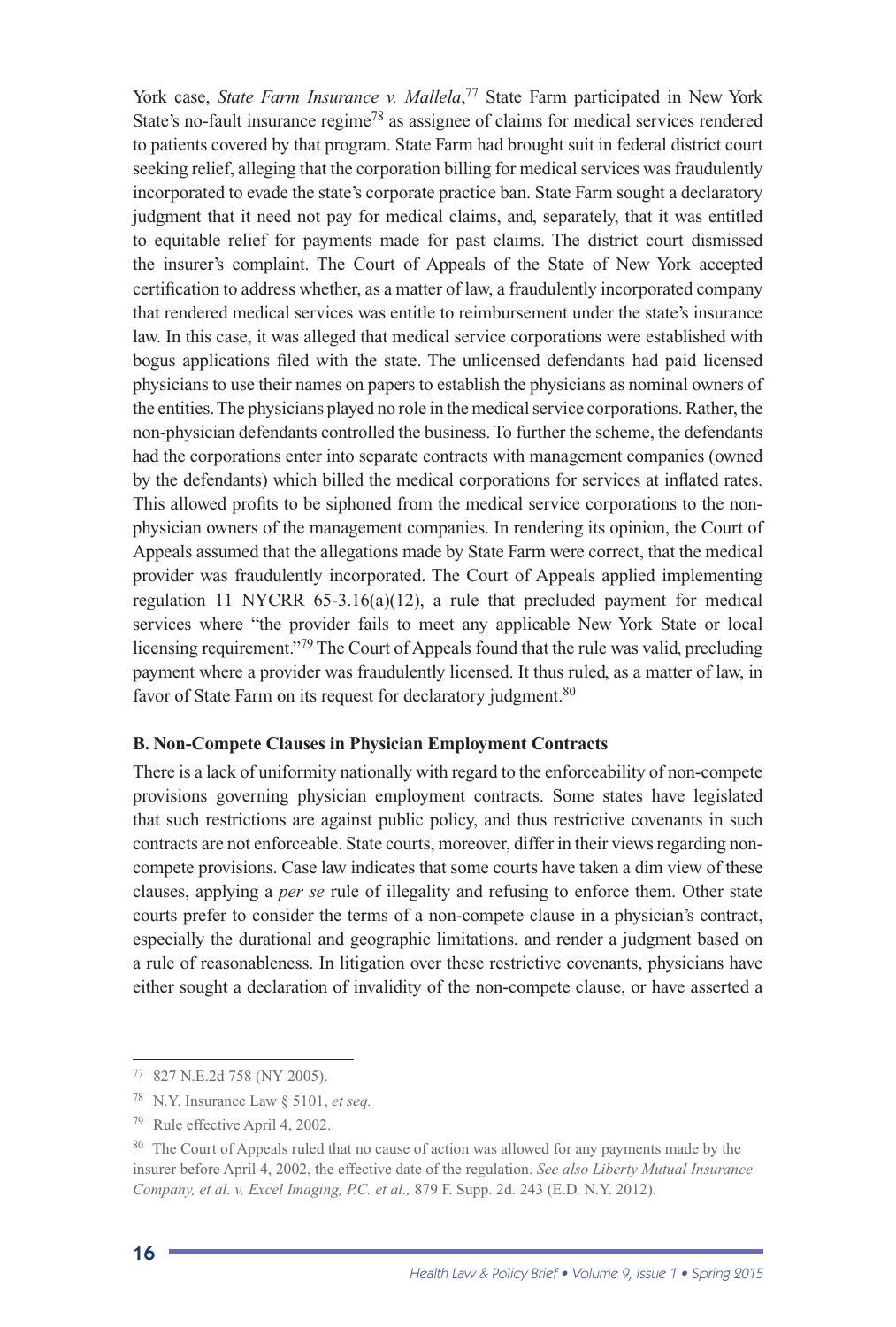defense in an action for breach of contract, arguing that the non-compete provisions in the employment agreement are not enforceable.

In litigation where the enforceability of a non-compete agreement is at issue, physicians have separately raised the ban on the corporate practice of medicine, arguing that the employment contract between the hospital, or other medical facility, and the physician is itself void. There has been mixed success with this argument. In *Dr. Allison, Dentist, Inc.* v. Allison,<sup>81</sup> the Supreme Court of Illinois declined to enforce the non-compete provision on grounds that the employment agreement between the physician and a dental corporation ran afoul of the corporate practice ban, and thus, under state law, was illegal. A similar result was reached in a case considered by the Supreme Court of Kansas, in *Early Detection Center, Inc. v. Wilson*, 82 where the Court addressed a restrictive covenant in an employment contract between a physician and a general corporation. In that case, two physicians licensed to practice medicine and surgery in Kansas formed a partnership, and later established their practice as a professional corporation. The articles of incorporation restricted the directors and ownership of the corporation to persons licensed to practice medicine. The physician owners later took steps to re-organize into a general corporation, and the articles of incorporation permitted non-licensed individuals to be owners of the general corporation. Following the reorganization, the two physician owners sold a percentage of their ownership interests in the general corporation to individuals who were not licensed to practice medicine. The general corporation was in the business of offering medical services, and thus ran afoul of the State's CPMD. A dispute over management issues arose involving one of the licensed physicians, who resigned and then began to steer the corporation's patients to another medical provider. The corporation filed suit against the physician, claiming a breach of the non-compete provision in his contract. The district court declined to enforce the restrictive covenant, ruling that there could be no contract between a general corporation and a physician to perform medical services. The court of appeals affirmed, citing the Kansas Healing Arts Act, $83$  which imposed licensure requirements and precluded entities from practicing medicine or offering such services through licensed practitioners. The court thus reasoned that the contract between the general corporation and its physicians was not enforceable.

Other courts have similarly ruled in favor of physicians, declining to enforce noncompete clauses in contracts that run afoul of the CPMD. For example, in *Nipun*  Parikh, M.D. v. Family Care Center, Inc., <sup>84</sup> a corporation sought judgment against a physician for alleged violation of a non-compete clause in an employment contract. The Supreme Court of Virginia denied relief sought by the plaintiff after concluding that the corporation did not have a protected interest in enforcing the covenant not to compete. The plaintiff was originally organized as a professional corporation, the Family Care Center, with a physician as its owner and director. At that time, the corporation entered into an employment agreement with a physician. Whenhe entity's physician owner died,

<sup>81 196</sup> N.E. 799 (Ill. 1935).

<sup>82 811</sup> P.2d 860 (Kan. 1991).

<sup>83</sup> K.S.A. § 65-2803.

<sup>84 641</sup> S.E.2d 98 (Va. 2007).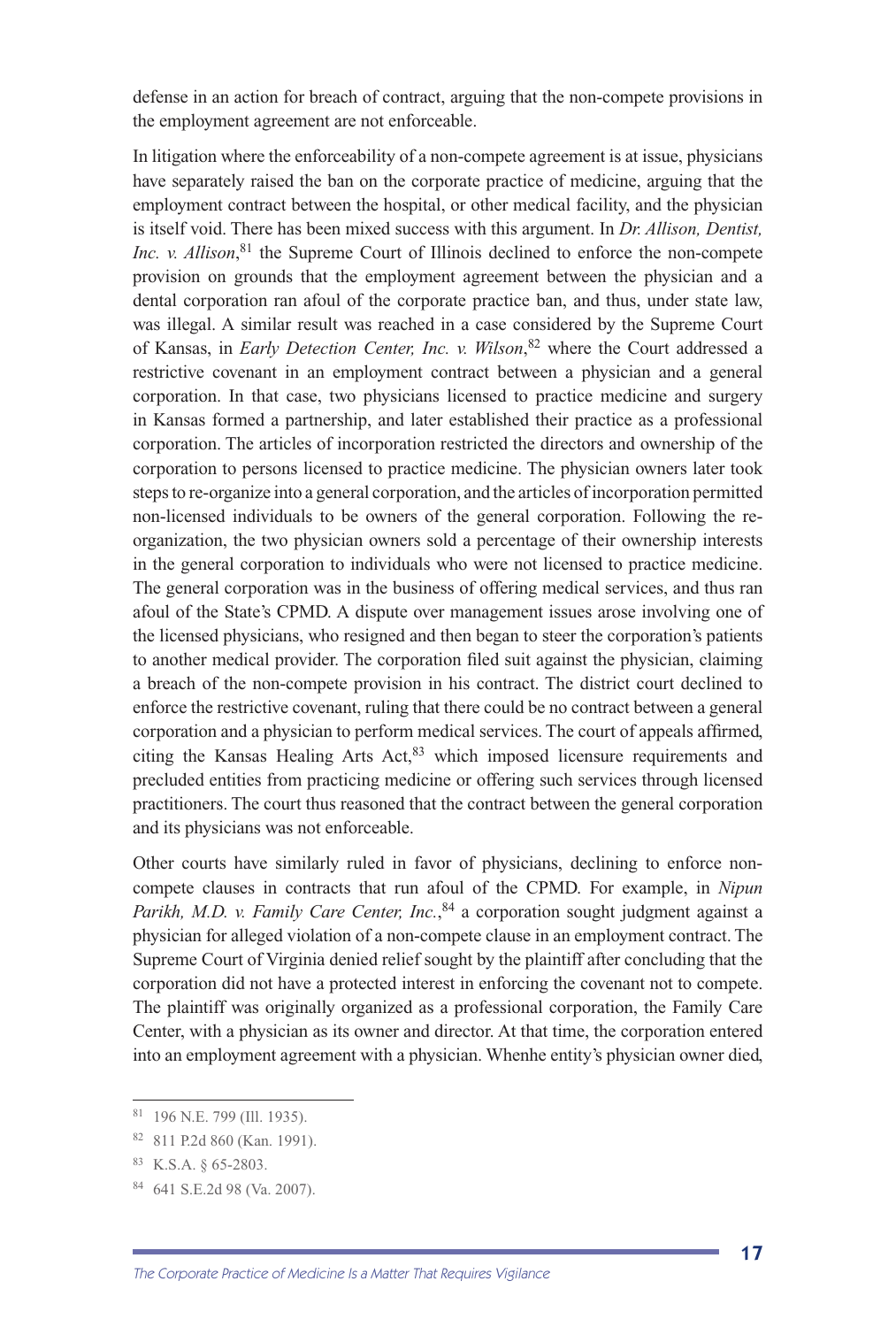by operation of law it became a non-professional corporation. At the time the employment agreement was signed by the parties, it stated that the entity "is presently engaged in the practice of medicine . . .."85 Upon becoming a non-professional corporation, the entity was no longer permitted to practice medicine. The physician terminated his employment with Family Care Center, leaving to work for another medical center nearby. The corporation brought suit to enforce the restrictive covenant. The Supreme Court of Virginia focused on whether the non-professional corporation had a legitimate business interest in enforcing the non-compete clause. The court concluded there was no such interest,noting that the employment agreement containing the restrictive covenant stated that, at the time it was executed, the corporation was "presently engaged" in the practice of medicine. At that time, the corporation had a protected business interest in the noncompete clause. The Court wrote that when the entity reverted to a non-professional corporation, itlost its legal authority to practice medicine. Thus, the Court reasoned that the corporation no longer had a legitimate business interest in enforcement of the covenant not to compete.

An often cited case, *Carter-Shields v. Alton Health Institute*, 86 provides instruction on the mode of reasoning used in Illinois by courts when faced with disputes involving noncompete agreements involving physicians where the CPMD is implicated. In that case, a board-certified family practice physician entered into an employment agreement with Alton Health Institute (AHI), a non-licensed general not-for-profit corporation. AHI was owned by two separate entities, each holding a 50 percent interest. $87$  The contract between the physician and AHI contained a restrictive covenant. Disputes arose between the physician and AHI. The physician filed suit for declaratory judgment, contending that her employment agreement violated the corporate practice ban, and asked the court to find her employment agreement containing a restrictive covenant unenforceable. Defendant AHI filed a counterclaim, and moved for injunctive relief, seeking to enforce the non-competition clause in the employment agreement. The trial court ruled in favor of the defendant, in part citing the decision rendered by the Supreme Court of Illinois in *Berlin v. Sarah Bush Lincoln Health Center*. The trail court read that decision as carving out an exception to the Illinois corporate practice ban for entities, like AHI, that are non-profit charitable organizations. The court also held that the non-compete clause was reasonable on its face, and thus enforceable. The trial court further concluded that plaintiff had breached the employment agreement. On appeal, the court of appeals reversed the lower court's decision. It determined that the trial court's reliance on *Berlin* was misplaced. Specifically, the court of appeals explained that in *Berlin*, the Supreme Court of Illinois carved out an exception from the corporate practice ban for hospitals only. Thus, the trial court had wrongly applied the exception announced in *Berlin* to the defendant, a non-licensed charitable not-for-profit corporation. The court of appeals

<sup>85</sup> *Id.* at 99.

<sup>86 777</sup> N.E.2d 948 (Ill. 2002).

<sup>&</sup>lt;sup>87</sup> The first entity that owned a 50 percent interest in AHI was a health system, a tax exempt not-forprofit corporation, and was not licensed as a hospital or medical services corporation. The second entity owning a 50 percent share of AHI was a partnership, composed primarily of physician groups, and had one non-physician member.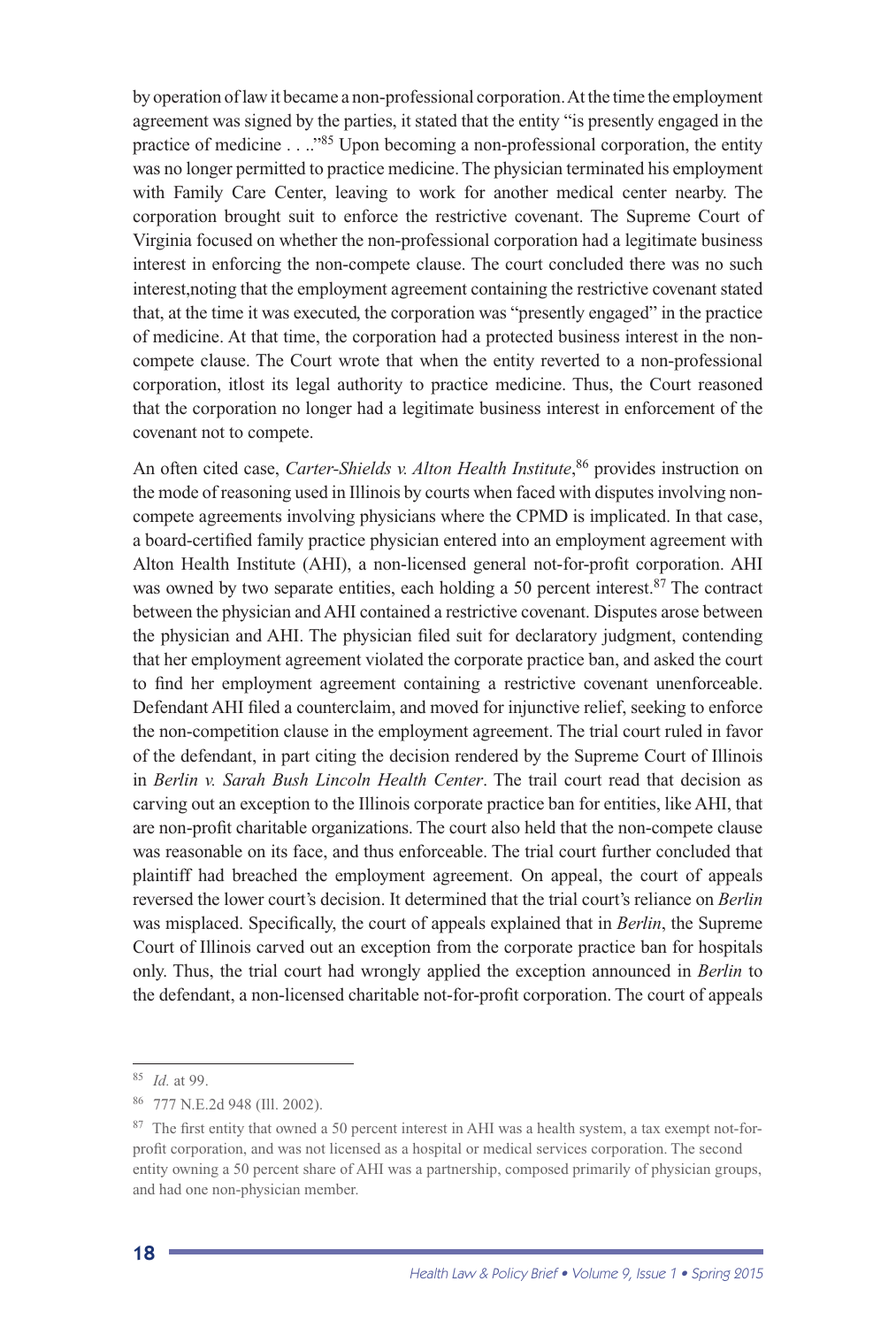wrote that "from its inception, the agreement between AHI and plaintiff was void . . .."<sup>88</sup> The Supreme Court of Illinois affirmed, in part, the appellate court's decision, finding that its earlier ruling in *Berlin* did not provide an exception to what was otherwise the unlawful practice of medicine by AHI in view of its nature as anentity that was not licensed to provide medical services to the public. Thus, the employment agreement between the physician and AHI, and thus the non-compete clause, were unenforceable.

Where an Illinois professional corporation fails to obtain a certificate of registration, as required by the Illinois Professional Service Corporation Act,<sup>89</sup> that fact, standing alone, will not provide grounds for declaring a contract between a medical group and a physician void. That was the holding in *Mary T. Riggs v. Woman To Woman, Obstetrics and Gynecology, P.C.* (*Riggs*),<sup>90</sup> where the court declined to void a contract in a challenge to a covenant not to compete. In that case, the plaintiff, a physician employed by a medical practice brought suit, alleged fraudulent accounting practices by the medical practice. The physician also averred that prior to employment with the medical practice, she was misinformed by the medical group in that assurances were given to her that the medical practice, a corporation, was registered to practice medicine in Illinois. It was alleged that at the time the employment contract was signed, the medical practice failed to register for a certificate with the Illinois Department of Professional Regulation (IDPR), as required under the Professional Service Corporation Act. In the lawsuit, the plaintiff sought a declaratory judgment that the contract with the medical group was void *ab initio*, and thus the restrictive covenant was not enforceable. The district court granted the relief sought and certified the matter for interlocutory appeal. On appeal, the court declined to rule in the plaintiff's favor. The court of appeals noted that the defendant was originally formed as a medical corporation, and it filed an application with the IDPR for a certificate of registration. The IDPR misdirected its written request that "minor, technical changes"91 be made to the application. The application filed by the medical corporation expired. The IDPR was ultimately successful in communicating with the medical corporation, and it requested that a new application be filed, with the needed changes to the application. This was done, and a certificate was issued to the medical corporation, after the plaintiff brought her lawsuit. The court of appeals emphasized that no fine was imposed against the medical corporation, and no investigation was undertaken as a result of the "inadvertent expiration"92 of the initial application for a certificate. The court then reviewed the purposes of the Professional Service Corporation Act. It interpreted the text of the Act, and observed that the Act was not enacted for the protection of the public health. Rather, the statute was "primarily permissive," affording medical professionals an avenue, and benefits, under state law to incorporate. In reaching this conclusion, the court of appeals contrasted the Act with the State's Medical Practice Act of 1987.<sup>93</sup> The Medical Practice Act, in the court's view, was a public health statute, enacted to impose licensure requirements to ensure adequate

<sup>88</sup> *Id.* at 954.

<sup>89 805</sup> ILCS 10/12.

<sup>90 812</sup> N.E.2d 1027 (Ill. Ct. App. 2004).

<sup>91</sup> *Id.* at 1029.

<sup>92</sup> *Id.* at 1030.

<sup>93 225</sup> ILCS 60/1 *et seq.*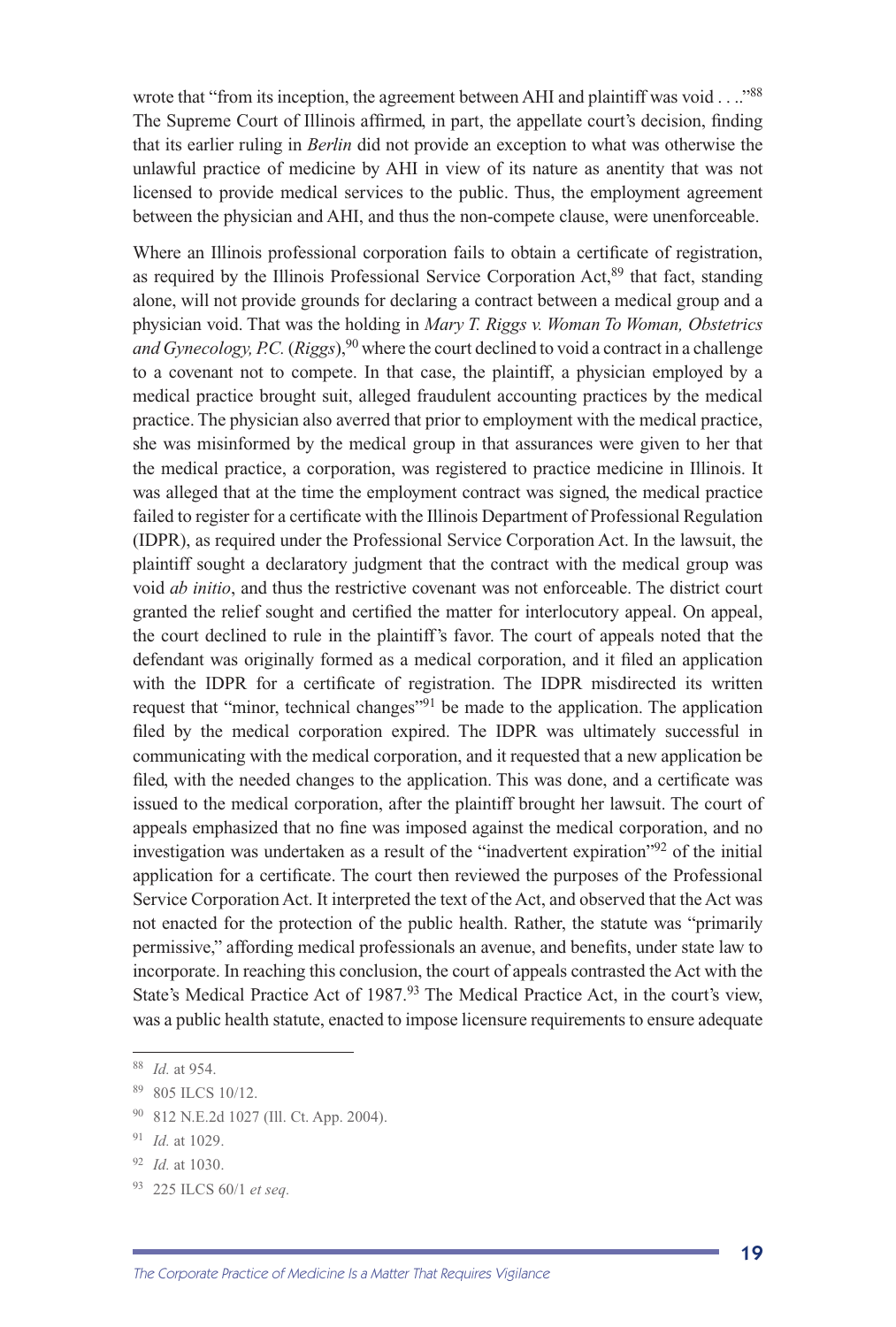training, and thereby protect the public. The Professional Service Corporation Act, on the other hand, had a different purpose. That statute was to ensure that the owners, directors and officers, licensed to practice in their profession, are organized solely to render a type of service. The court wrote that "[c]learly, the intent of the legislation . . . was not to advance the public welfare but to allow professionals to incorporate . . . to enjoy certain . . . benefits" arising therefrom. Thus, the court rejected attempts by the plaintiff to analogize the lack of a certificate of registration by the defendant to practice as a medical corporation with the lack of a license to practice medicine. Since the Act lacked a public health purpose, the court ruled that the lack of a certificate of registration by the defendant would not result in voiding the contract between th*e* plaintiff and the defendant, where there was no showing of prejudice against the plaintiff. The court of appeals in *Riggs* distinguished its ruling to the holding in *Carter-Shields v. Alton Health Institute*, reasoning that in *Carter-Shields*, a general corporation incorporated under Illinois law by non-licensed owners employed licensed physicians to practice medicine, directly contrary to licensure laws and the corporate practice ban. In *Riggs*, the professional corporation was owned by licensed physicians, and thus there was no implication of a lay entity employing the physicians.

It is reasonable to construe the decision in *Riggs* as predicated not only on the interpretation of the State's registration law, but on the facts as well. The court of appeals noted technical issues with the certificate of registration for the professional corporation, and through inadvertent mishaps, a delay occurred in the issuance of a certificate. There was no suggestion of fraud or attempts to evade state law, and the medical corporation, as required, was owned by licensed physicians. The analysis and reasoning of the *Riggs* court was embraced by the Supreme Court of Illinois in *Chatham Foot Specialists, P.C. v. Health Care Service Corporation,*94 on a different set of facts. The issue in *Chatham*  concerned the registration requirements under Illinois' Professional Service Corporation Act (the Act),  $95$  and a podiatric practice organized under that statute. The practice had as a sole shareholder, officer, and director who was a duly licensed podiatrist under the Podiatric Medical Practice Act of 1987.96 The Court in *Chatham* wrote that the requirement under the Act to obtain a certificate of registration was not a regulatory measure to protect the public health. Thus, failure to have had a certificate would not lead to the conclusion that the professional service corporation was practicing podiatry without a license.

#### **VIII. FEE-SPLITTING ARRANGEMENTS**

As a corollary to the corporate practice prohibition, many states have fee-splitting rules that impact relationships between medical professionals and other parties. These rules differ among jurisdictions, and are an important consideration in crafting collaborations. The fee-splitting rules are codified in statutes, and some courts have rendered decisions on their applicability and scope. Additionally, state attorneys general have opined on the subject. Several opinions from various jurisdictions illustrate the issues that can arise in this area.

<sup>94 837</sup> N.E.2d 48 (Ill. 2005).

<sup>95 805</sup> ILCS 10/12.

<sup>96 225</sup> ILCS 100/1, *et seq.*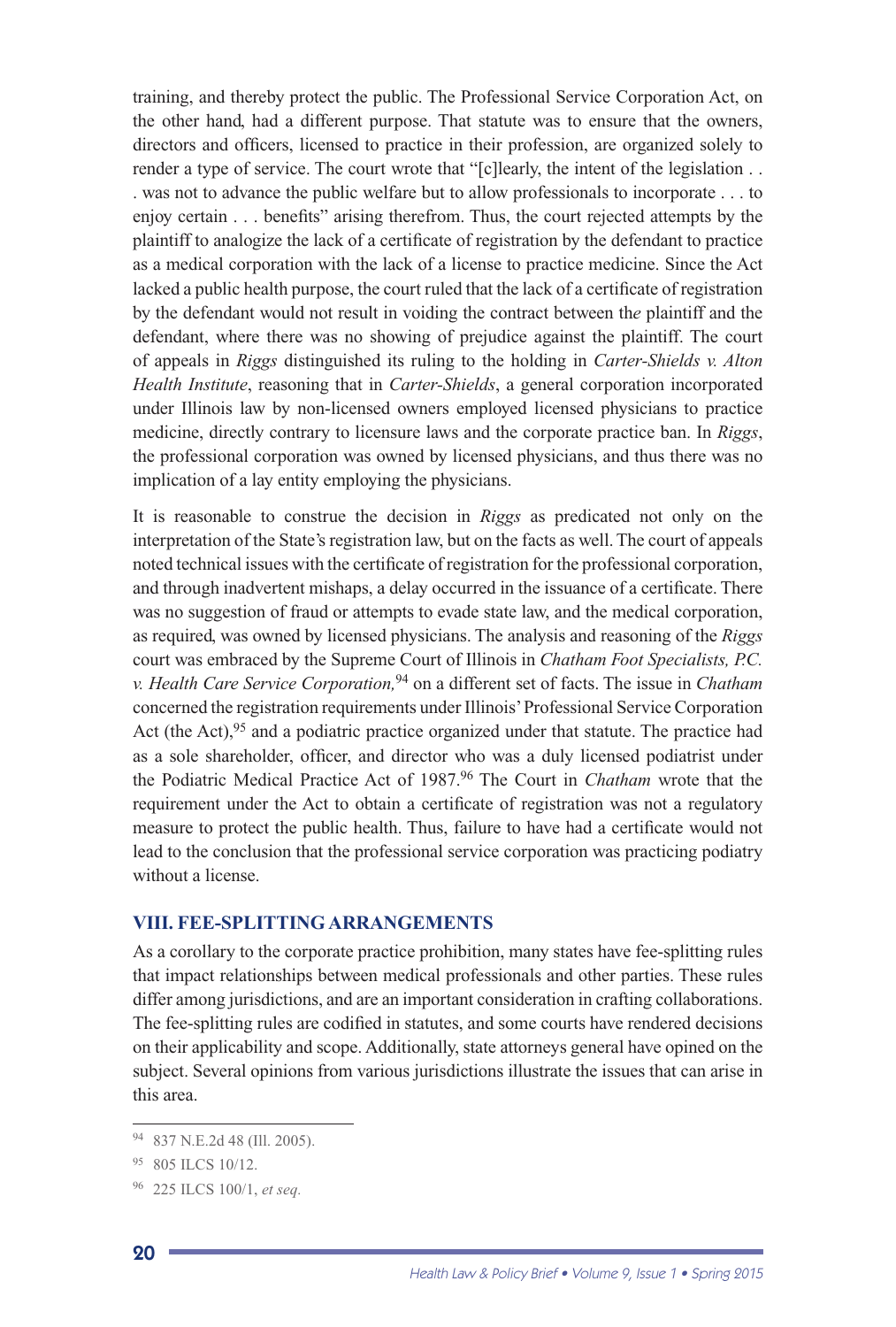A decision rendered by the Supreme Court of Illinois on fee splitting is instructive. In *Vine Street Clinic et al. v. Healthlink, Inc.*, <sup>97</sup> the Court addressed the payment arrangement between Healthlink and its network of physicians. Healthlink engaged physicians to join it network of providers, and marketed the services of its network to members of health plans. The network physicians agreed to provide medical services to health plan members, and charge the plans a discounted rate. Healthlink would process the claims of the network physicians, and send them to the health plans for benefit determination and payment. Plaintiff Vine Street (a partnership of physicians) and an individual physician plaintiff were part of Healthlink's network, and they paid Vine Street an administrative fee for its services. Healthlink initially used a percentage-based fee, and later switched to a fixed flat-fee arrangement. The percentage-based fee was 5 percent of the amount in HealthLink's rate schedule for physician services provided to plan members. The fixed flat fee was derived by considering the physician specialty, and volume of claims submitted by the physician. In *Vine Street Clinic*, plaintiffs challenged these fee arrangements, alleging that both types of fees violated the Illinois Medical Practice Act.98 In construing section 22(A) (14) of the Act, the court in *Vine Street Clinic* determined that the percentage fee was void, and deemed the fixed flat fee lawful. The court explained that a goal of section  $22(A)(14)$  was to guard against referrals by a non-physician for medical services out of personal gain, and to safeguard the physician's independence. The court reasoned that the flat fee "fairly compensates" Healthlink and avoids "a prohibited diversion of the physician's remuneration."99

The Illinois legislature in 2009 amended the Illinois Medical Practice Act of 1987 regarding fee-splitting rules.<sup>100</sup> There, the State legislature relaxed restrictions on fee-splitting by physicians and optometrists. The newly enacted amendments permit a percentage fee for billing and collection services, and allow only a fixed fee for management and administrative services. Specifically, a fair market value, percentage fee or flat fee is permitted for billing, administrative preparation and collection services, provided the licensee maintains control over the amount of fees charged and collected, and the charges collected are deposited in an account of, and controlled by, the licensee. Additionally, the amendment precludes payment of a percentage fee by a licensee, but allows a flat fee paid to a third party for marketing or management of the licensee's practice, allowing the licensee to be included in a network of providers and negotiating fees on behalf of the licensee.

In *Alpha Real Estate Company of Rochester v. Delta Dental Plan of Minnesota, et al.*<sup>101</sup> the court reviewed a five percent charge formula that was at the heart of a dispute in negotiations to purchase property being leased as a dental practice. The dispute was between a lessee of a dental clinic, Alpha Real Estate Company, and a company that owned the property, Delta Dental Plan. Delta owned a subsidiary, Sui Generis Development Company. Sui Generis constructed and equipped the dental clinic, and it

<sup>97 856</sup> N.E.2d 422 (Ill. 2006).

<sup>98 225</sup> ILCS 60/22/(A)(14).

<sup>99 856</sup> N.E.2d 422, 435.

<sup>100</sup> Ill. Public Act 096-0608.

<sup>101 671</sup> N.W. 2d 213 (Minn. Ct. App. 2003), *reviewed denied* 2004 Minn. LEXIS 27 (Minn. 2004).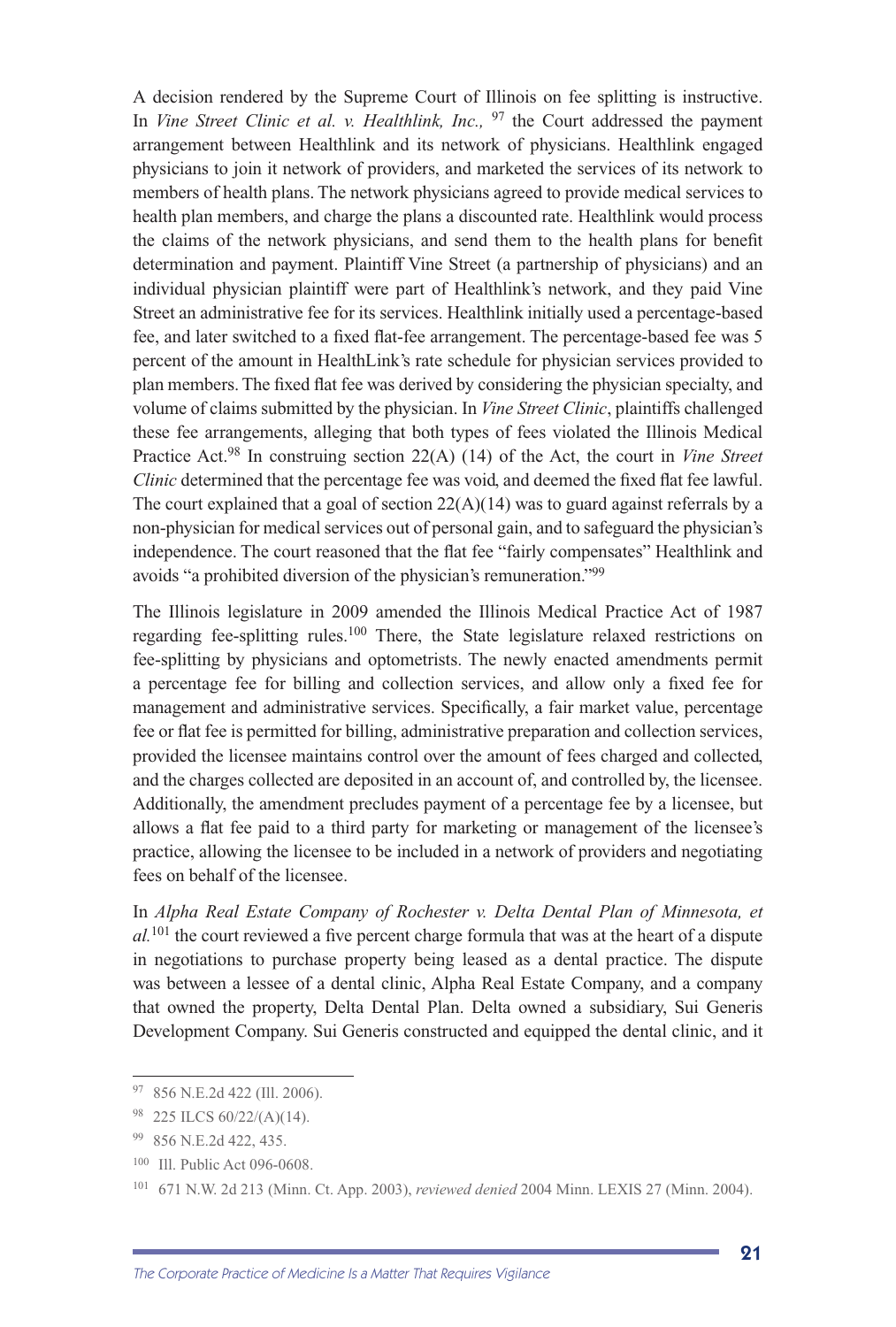leased the property to Alpha. Delta Dental was also a health service plan that sold and administered dental benefits to group plans. The clinic was, in turn, leased by Alpha to a separate dental center, Apollo Dental Center, PLC, which entered into a provider agreement with Delta Dental to provide services to plan members. A licensed dentist owned both Alpha and Apollo. The lease agreement between Sui Generis and Alpha contained a provision stating that if during a period of years, the adjusted cash receipts exceeded \$1 million, Alpha would pay to Sui Generis an additional five percent of adjusted cash receipts. Alpha did not honor this provision under the lease. The owner of Alpha, the dentist, attempted to exercise the option to purchase the property Alpha had been leasing from Sui Generis. The owner of the leased property, Delta Dental, conditioned the sale on Alpha's agreement to pay, after the sale, a five-percent charge, similar to the five percent clause in the lease agreement, on a continuing basis after the sale. A dispute arose, and Alpha sued to enforce its option to purchase the property. The court in *Delta Dental Plan* considered the five percent charge that Delta Dental had sought as a condition of the sale. The court determined that the five percent charge violated Minnesota's anti-fee splitting law.102 Under the state's statute, it was unlawful for a dentist to divide fees, or to pay a commission to a person who sends patients to the dentist for treatment. The court in *Delta Dental Plan* explained that public policy precludes the payment of referral fee, and fee-splitting agreements require a division of labor to be lawful. The court viewed the five percent charge as directly tied to the amount of receipts from patients. It viewed Delta Dental, the health service plan, and the owner of the property to be sold, as engaging in marketing efforts to refer patients to the dental clinic. In finding the five percent charge to be in violation of Minnesota's antifee-splitting statute, the court concluded that the law prohibited dentists from dividing fees with those who refer patients for treatment.

Other courts have addressed the splitting of fees in the context of management services arrangements. *Virgiliu Necula, M.D. v. Martin J. Conroy et al.,*<sup>103</sup> involved a physician and radiologist, as a provider under the New York Medicaid program. In that case, the federal court construed and applied New York's fee-splitting statute,<sup>104</sup> and ruled against the physician. The physician established a radiology practice. Under review were contracts at different times that the physician had with two MSOs for management services. Those agreements specified that the MSO would provide facilities, x-ray and other medical equipment as well as non-physician staff and management of the finances for the radiology practice. The physician agreed to pay the MSOs a fixed percentage of his receipts for billing services and a fixed dollar amount for each procedure performed. During the period of these management services agreements, the physician received payments from the New York's Medicaid program. The State audited Medicaid payments made to the physician, and a determination was made that the physician engaged in unlawful fee-splitting under the MSO arrangements. New York's fee-splitting statute prohibited sharing in fees by the physician with the MSO as payment based upon "a percentage of, or is otherwise dependent upon, . . . income or receipts of the licensee . .

<sup>102</sup> Minn. Stat. § 150A.11.

<sup>103 2000</sup> U.S. Dist. LEXIS 8928 (S.D. N.Y. June 30, 2000).; *aff'd* 2001 U.S. App. LEXIS 13729 (2nd Cir. 2001).

<sup>104</sup> N.Y. Education law § 6530(19).